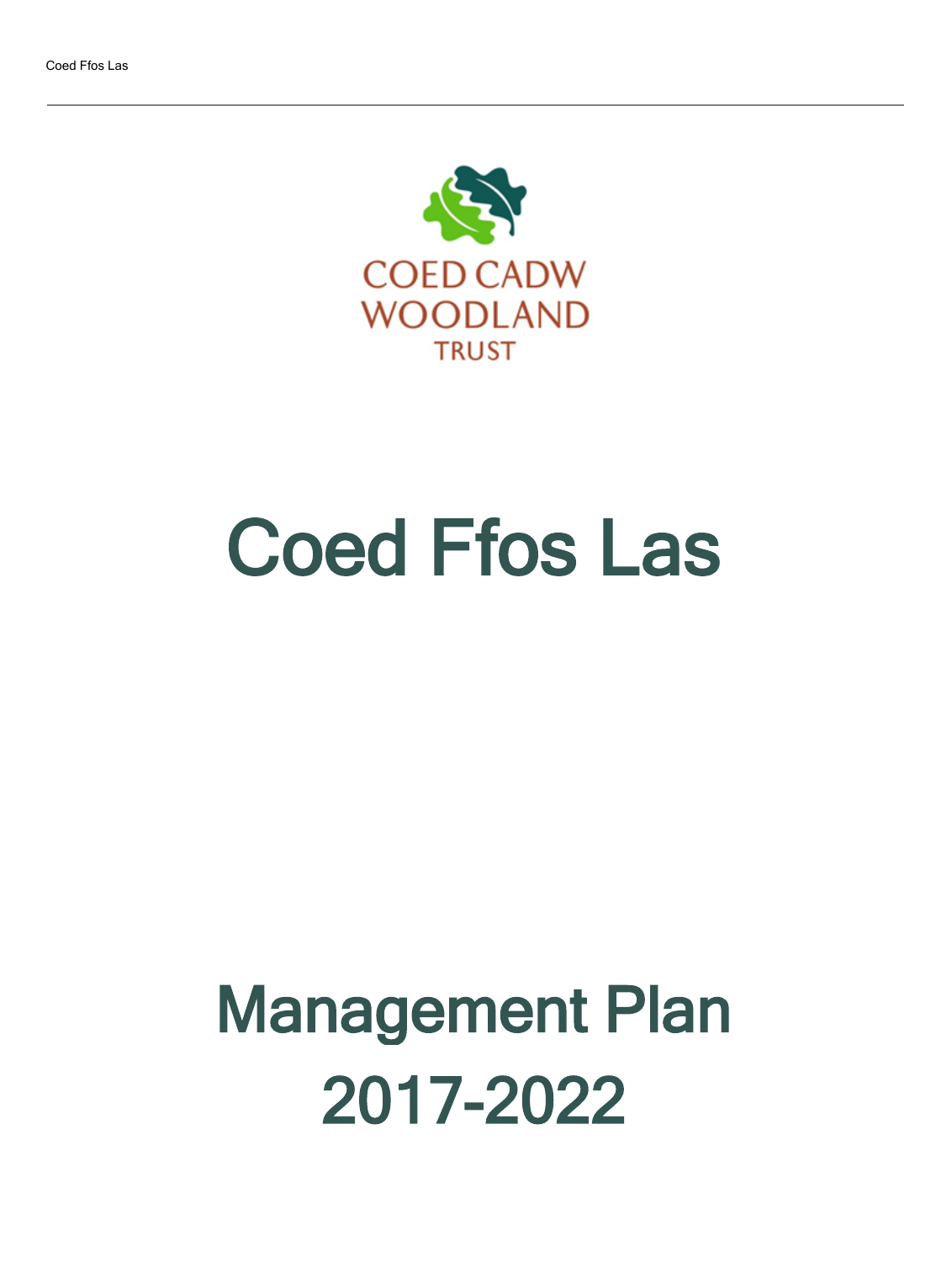#### MANAGEMENT PLAN - CONTENTS PAGE

ITEM Page No.

Introduction

Plan review and updating

#### Woodland Management Approach

**Summary** 

- 1.0 Site details
- 2.0 Site description
	- 2.1 Summary Description
	- 2.2 Extended Description
- 3.0 Public access information
	- 3.1 Getting there
	- 3.2 Access / Walks
- 4.0 Long term policy
- 5.0 Key Features
	- 5.1 Open Ground Habitat
	- 5.2 New Native Woodland
	- 5.3 Field Margins and Boundaries
	- 5.4 Watercourses
	- 5.5 Connecting People with woods & trees
- 6.0 Work Programme

Appendix 1: Compartment descriptions **Glossary** 

# MAPS

Access Conservation Features Management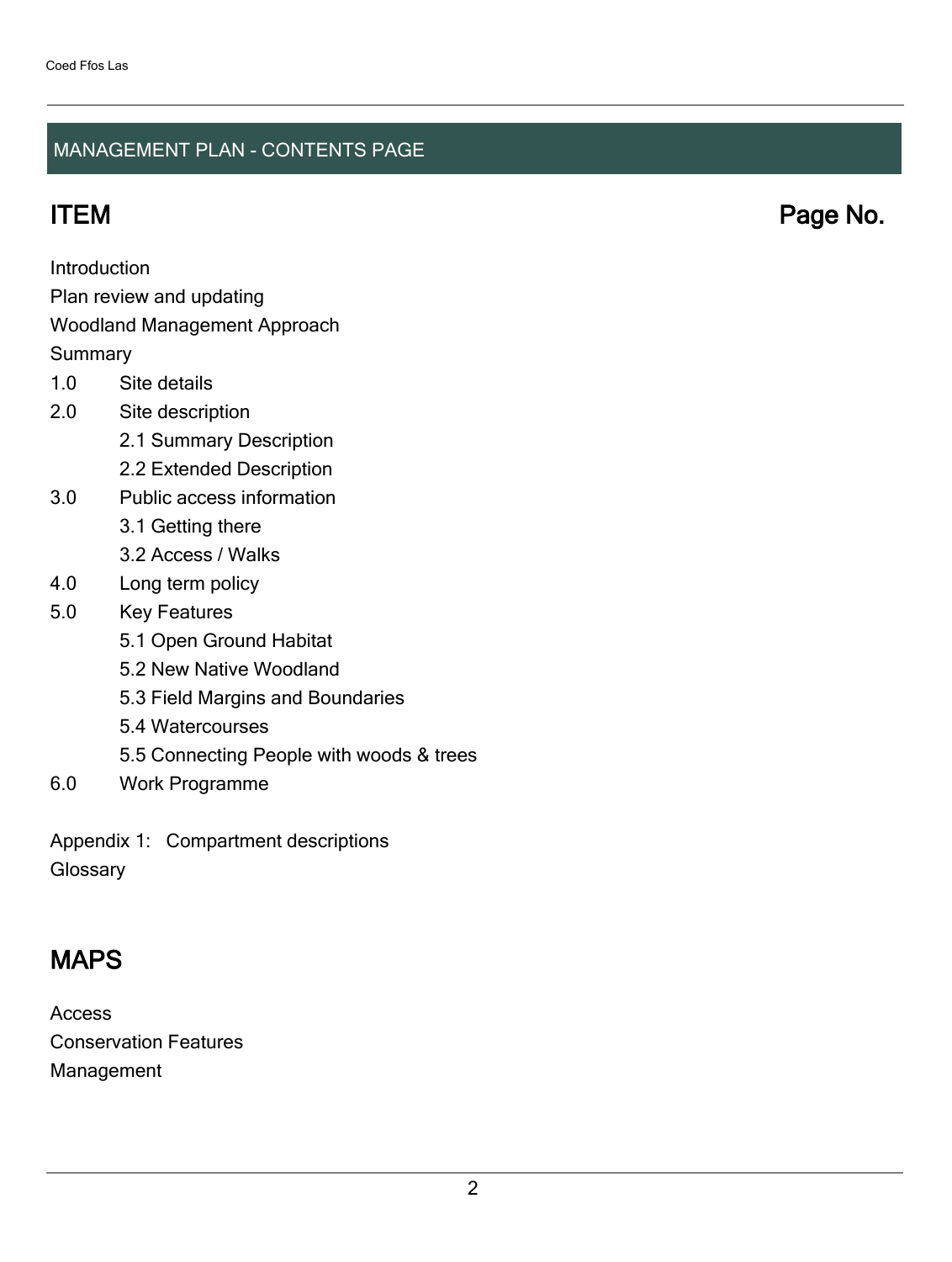# THE WOODLAND TRUST

## INTRODUCTION

The Trust's corporate aims and management approach guide the management of all the Trust's properties, and are described on Page 4. These determine basic management policies and methods, which apply to all sites unless specifically stated otherwise. Such policies include free public access; keeping local people informed of major proposed work; the retention of old trees and dead wood; and a desire for management to be as unobtrusive as possible. The Trust also has available Policy Statements covering a variety of woodland management issues.

The Trust's management plans are based on the identification of Key Features for the site and setting objectives for their management. A monitoring programme (not included in this plan) ensures that these objectives are met and any necessary management works are carried out.

Any legally confidential or sensitive species information about this site is not included in this version of the plan.

## PLAN REVIEW AND UPDATING

The information presented in this Management plan is held in a database which is continuously being amended and updated on our website. Consequently this printed version may quickly become out of date, particularly in relation to the planned work programme and on-going monitoring observations. Please either consult The Woodland Trust website [www.woodlandtrust.org.uk](http://www.woodlandtrust.org.uk/) or contact the Woodland Trust [\(wopsmail@woodlandtrust.org.uk](mailto:wopsmail@woodlandtrust.org.uk)) to confirm

details of the current management programme.

There is a formal review of this plan every 5 years and a summary of monitoring results can be obtained on request.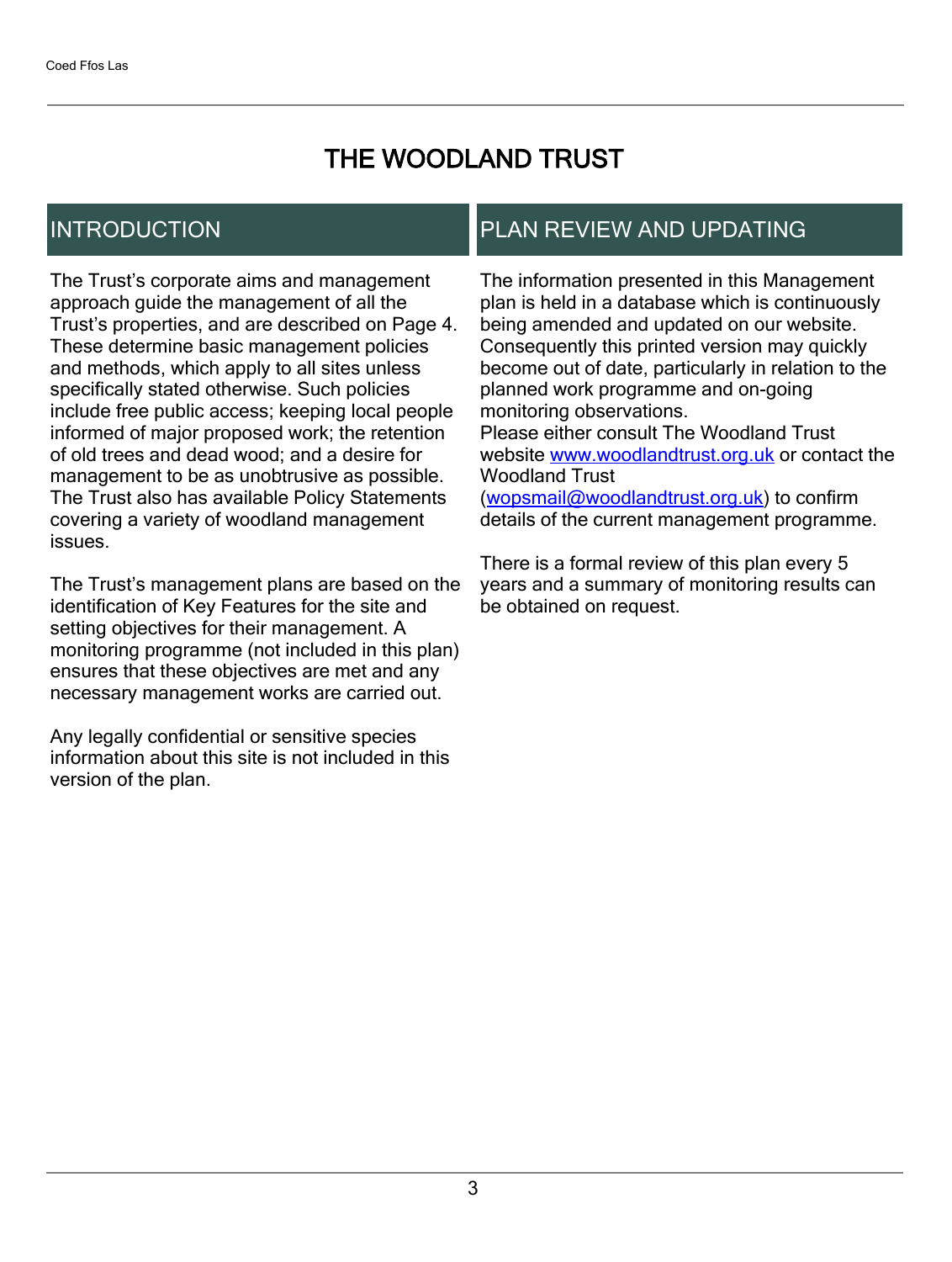# WOODLAND MANAGEMENT APPROACH

The management of our woods is based on our charitable purposes, and is therefore focused on improving woodland biodiversity and increasing peoples' understanding and enjoyment of woodland. Our strategic aims are to:

- Protect native woods, trees and their wildlife for the future
- Work with others to create more native woodlands and places rich in trees
- Inspire everyone to enjoy and value woods and trees

All our sites have a management plan which is freely accessible via our website [www.woodlandtrust.org.uk.](http://www.woodlandtrust.org.uk/) Our woods are managed to the UK Woodland Assurance Standard (UKWAS) and are certified with the Forest Stewardship Council® (FSC®) under licence FSC-C009406 and through independent audit.

In addition to the guidelines below we have specific guidance and policies on issues of woodland management which we review and update from time to time.

We recognise that all woods are different and that the management of our sites should also reflect their local landscape and where appropriate support local projects and initiatives. Guidelines like these provide a necessary overarching framework to guide the management of our sites but such management also requires decisions based on local circumstances and our Site Manager's intimate knowledge of each site.

The following guidelines help to direct our woodland management:

- 1. Our woods are managed to maintain their intrinsic key features of value and to reflect those of the surrounding landscape. We intervene when there is evidence that it is necessary to maintain or improve biodiversity and to further the development of more resilient woods and landscapes.
- 2. We establish new native woodland using both natural regeneration and tree planting, but largely the latter, particularly when there are opportunities for involving people.
- 3. We provide free public access to woods for quiet, informal recreation and our woods are managed to make them accessible, welcoming and safe.
- 4. The long term vision for our non-native plantations on ancient woodland sites is to restore them to predominantly native species composition and semi-natural structure, a vision that equally applies to our secondary woods.
- 5. Existing semi-natural open-ground and freshwater habitats are restored and maintained wherever their management can be sustained and new open ground habitats created where appropriate.
- 6. The heritage and cultural value of sites is taken into account in our management and, in particular, our ancient trees are retained for as long as possible.
- 7. Woods can offer the potential to generate income both from the sustainable harvesting of wood products and the delivery of other services. We will therefore consider the potential to generate income from our estate to help support our aims.
- 8. We work with neighbours, local people, organisations and other stakeholders in developing the management of our woods. We recognise the benefits of local community woodland ownership and management. Where appropriate we allow our woods to be used to support local woodland, conservation, education and access initiatives.
- 9. We use and offer the estate where appropriate, for the purpose of demonstration, evidence gathering and research associated with the conservation, recreational and sustainable management of woodlands. In particular we will develop and maintain a network of long-term monitoring sites across the estate.
- 10 Any activities we undertake will conform to sustainable forest management principles, be appropriate for the site and will be balanced with our primary objectives of enhancing the biodiversity and recreational value of our woods and the wider landscapes.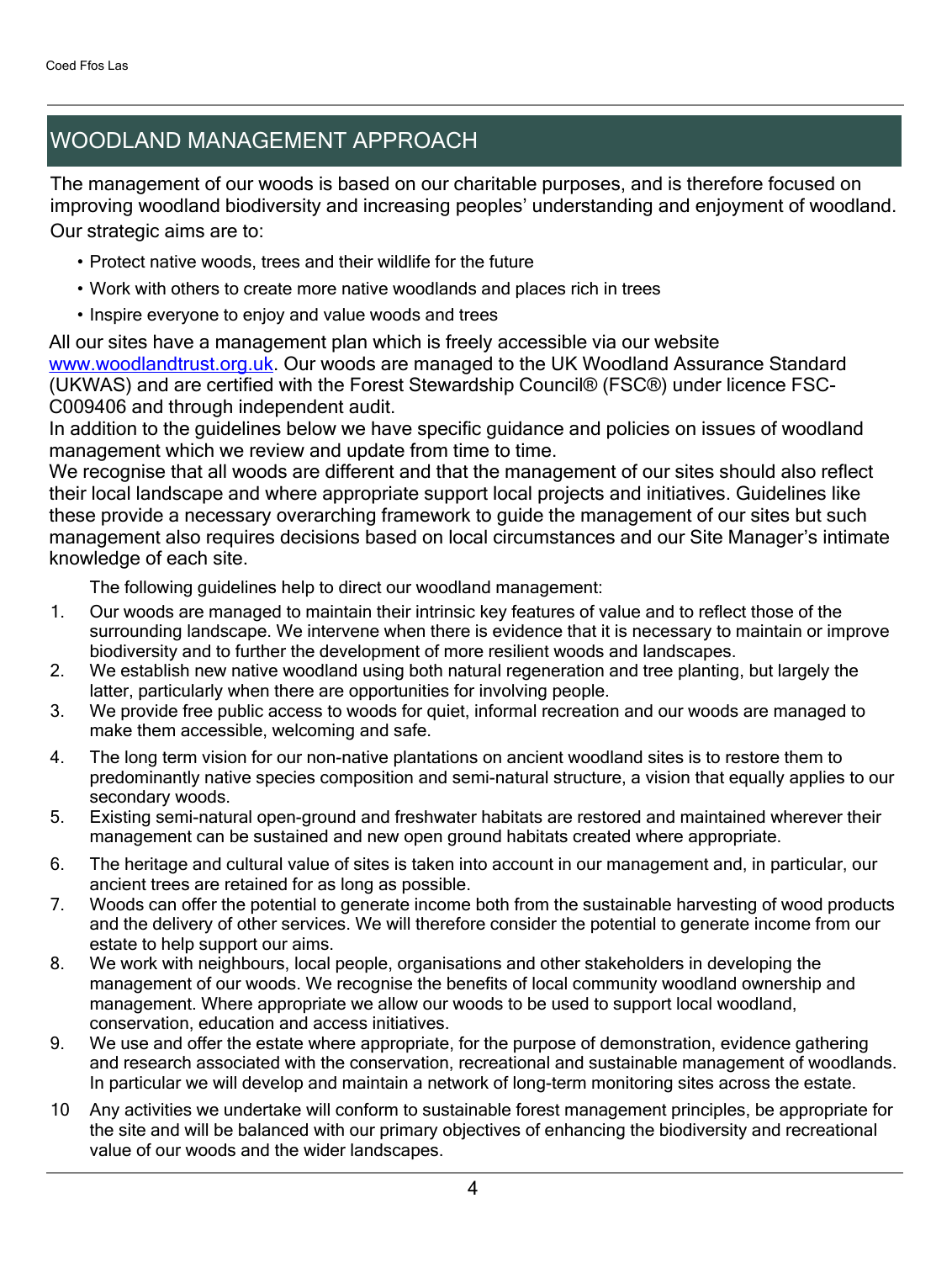# SUMMARY

This public management plan briefly describes the site, specifically mentions information on public access, sets out the long term policy and lists the Key Features which drive management actions. The Key Features are specific to this site - their significance is outlined together with their long (50 year+) and short (5 year) term objectives. The short term objectives are complemented by a detailed Work Programme for the period of this management plan. Detailed compartment descriptions are listed in the appendices which include any major management constraints and designations. A short glossary of technical terms is at the end. The Key Features and general woodland condition of this site are subject to a formal monitoring programme which is maintained in a central database. A summary of monitoring results is available on request.

# 1.0 SITE DETAILS

| Site name:      | Coed Ffos Las                       |
|-----------------|-------------------------------------|
| Location:       | Carway                              |
| Grid reference: | SN471060, OS 1:50,000 Sheet No. N/A |
| Area:           | 50.05 hectares (123.68 acres)       |
| Designations:   |                                     |

# 2.0 SITE DESCRIPTION

#### 2.1 Summary Description

Coed Ffos Las was bought by the Woodland Trust in 2014 to create a Centenary Wood to honour the special part Wales played in the First World War. This former colliery land and farmland, previously known as Maes Gwilym Farm, is 48.6 ha (120 acres) of rolling landscape with panoramic coastal views. The Trust plans to plant 90,000 trees by 2018 and over time the site will develop into beautiful, inspirational woodland with free access for all. There will be wooded areas with flower-rich glades, ponds and wildflower meadows, and a formal place of remembrance. It will also link with woodland at Ffos Las Racecourse to provide diverse and valuable habitats for plants and wildlife.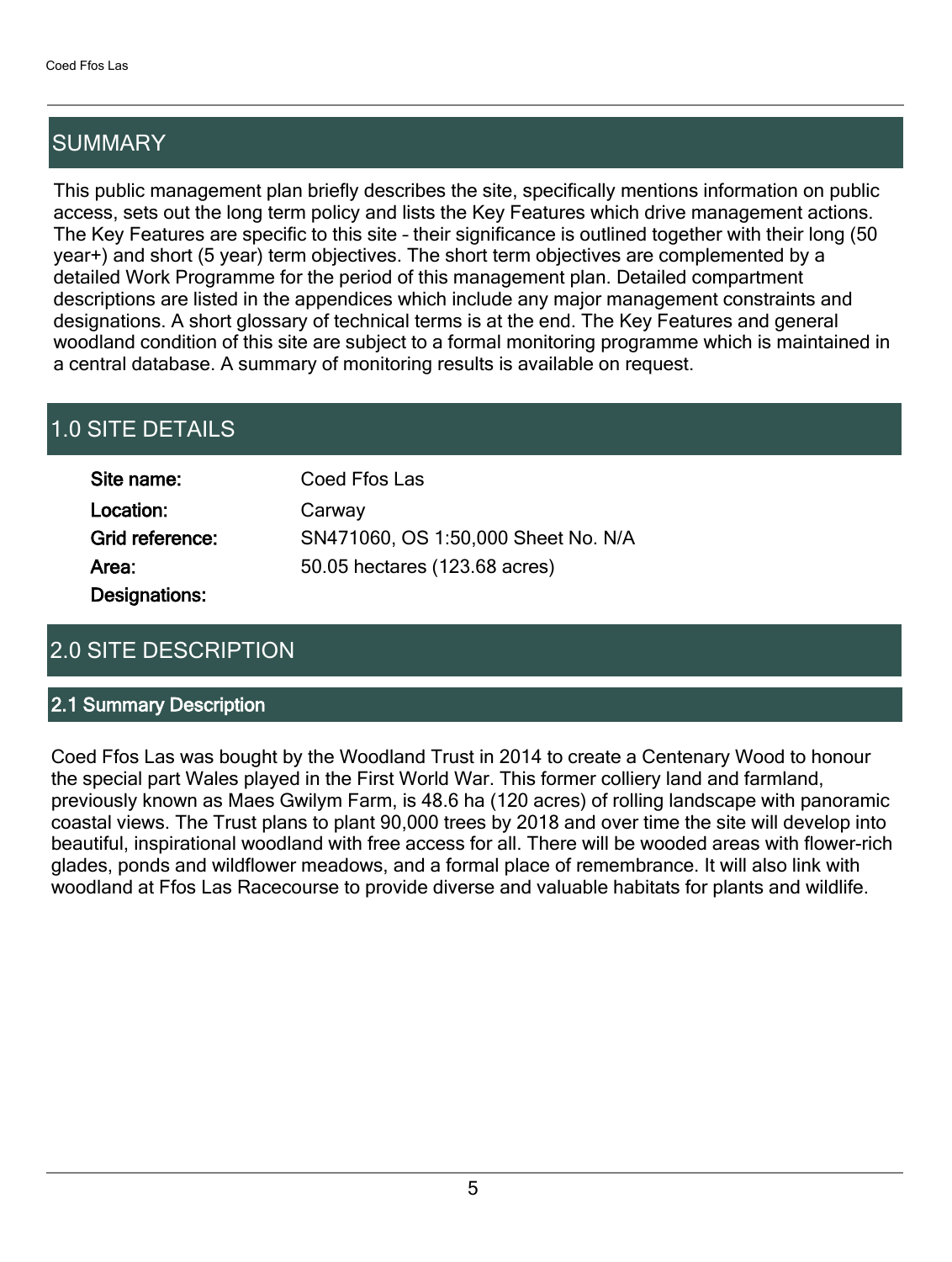#### 2.2 Extended Description

Coed Ffos Las is a new predominantly broadleaf woodland being created to mark the centenary of the First World War and is approximately 125 acres of former arable and livestock farming land located on the lower slopes Gwendreath Valley, overlooking Carmarthen bay. The centenary wood will tell the stories of the First World war (FWW) and the vital role woods and trees played during this conflict, marked by a commemorative feature and interpretive trail across the site.

Around a third of the site is listed as a PLANT! site, where trees have been planted as part of the Welsh Governments 'plant a tree for every child born or adopted'

The site, previous to its farming and now woodland practices, was used for storage of 'over-burden' and machinery from the next door Ffos Las open cast coal mine where the Ffos Las racecourse is located today. Previous to the mining activity, the site formed part of the former 'Dyffryn Maes Gwilym' Farm holding, now long since demolished which historically was a low lying farm with areas of Ancient woodland now long since removed for coal mining.

This new wooded site being created will include areas of new woodland with areas of coppiced trees with longer term intentions to supply small diameter timber for wood products including fencing, high canopy trees for the main sections of the site and a series of inter-connected hedgerows with a network of open space for ground nesting birds and hunting territories for owls and other birds of prey which are a feature of the site and area overlooking the Carmarthen bay and in particular Cefn Sidan estuary and mudflats.

Parts of the site have been intentionally left unplanted to the gradual transition of ground nesting birds who currently nest on the site, to co-exist with the new woodland, having a gradual transition of bird species to woodland favouring species as the site develops. Other areas of the site are also classed as open space with the field patterns along the upper slopes retained and enriched with new trees including shelter belts, hedgerows and a grazed orchard to create a series of wildlife corridors along the older hedges on site, creating a new woodland 'type' and new territory for ground nesting birds as the lower slopes develop into woodland. Areas of scrub within these open areas will be allowed to develop.

In addition, site will include managed former mining spoil for wild flora to develop and new areas of standing and slow moving water to complement the existing network of ditches and stream to improve biodiversity value and alleviate erosion issues across the site where soil has been made up following mining activities

Public access is listed as informal with a series of permissive paths across the site including a section of all ability footpath leading the visitor to the site around the FWW interpretive areas of the site, with longer distance paths leading visitors across the site with occasional view points across the lower Gwendreath valley and Carmarthen bay.

### 3.0 PUBLIC ACCESS INFORMATION

#### 3.1 Getting there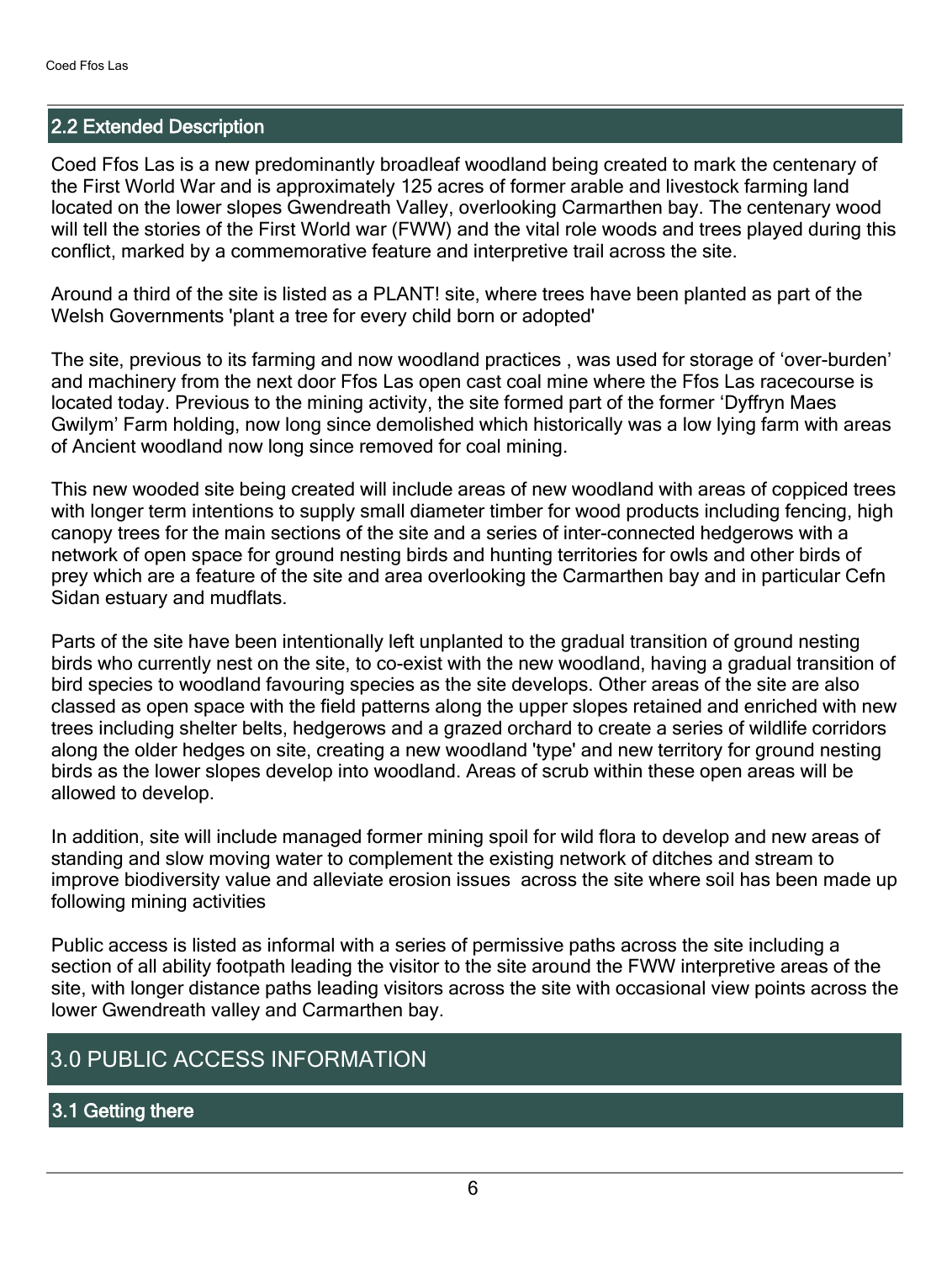Main entrance and car park is located from the village of Carway off the main road with nearest postcode being SA17 4HE.

Accessing the site is located between 2 properties opposite the Bethel chapel and the village hall at the centre of the village. The access track is suitable for motor vehicles below 2m in height and not articulated which eventually leads to a small car park for around 16 vehicles including 2x disabled spaces.

The main entrance road is surfaced with tarmacadam with a large welcome sign 10 metres from the highway along the track and doubles as a public bridleway which runs for its entire length diverting off to the south side after 120 metres with occasional passing places.

#### 3.2 Access / Walks

The new woodland site has a combination of new permissive footpaths across the entirety of the site which include compacted gravel surfaces suited to wheelchair users with shallow gradients taking the visitor to the sculpture at the centre of the new woodland, which are accessed fro the main car parking area and mobility kissing gate which is RADAR key friendly. Further on and across the site are a series of grassed paths which extend for 3km and include footbridges and uneven surfaces.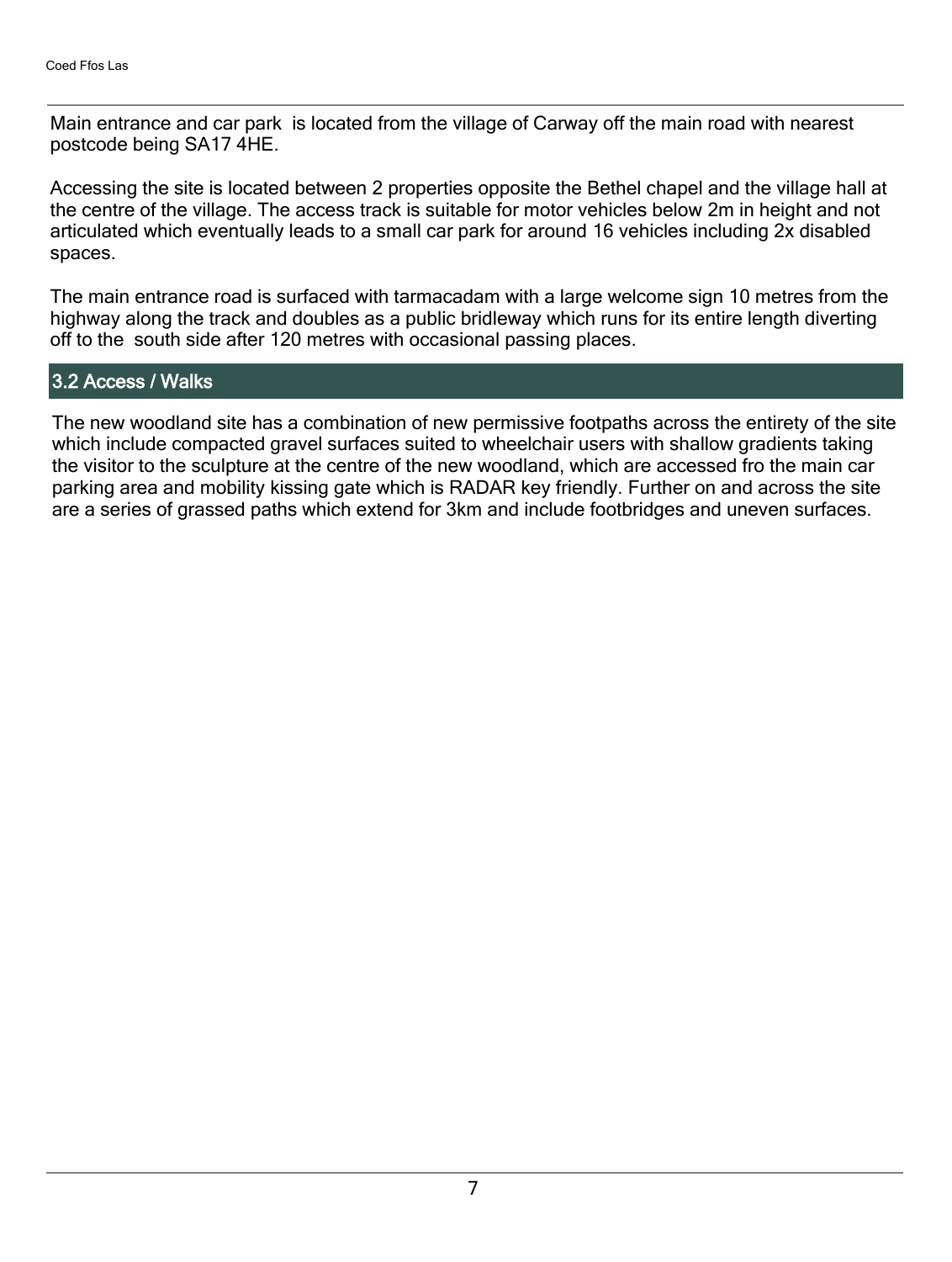# 4.0 LONG TERM POLICY

The site will be an established mixed broadleaf woodland with elements of high canopy and rotational coppice structures providing an array of timber products and wildlife habitats on site.

The wooded site will include areas of open ground and scrub habitat to favour ground nesting birds, insect life and wild flora existing on old remnants of brownfield industrial sites. Open field areas will feature hedges and small copse areas as well as infield trees such as fruit trees. A review of the success of the open ground habitat at the anniversary the first management plan period and may have triggered consideration of afforesting the remainder of the open ground either through planting or managed retreat if biodiversity measures were not achieved (re-location of ground nesting birds or decline in number or if grazing let unsuccessful). In general, areas of scrub will have been allowed to develop across the site to create a mosaic of sward and tree heights.

The new ponds and water features created to alleviate the flooding impacts of flash flooding along the manmade ditches and canalised streams on site will continue to provide enhancement for wildlife and the areas will be used by schools and community groups.

The network of permissive paths and access tracks, with sections suited to all abilities where possible, will be maintained accordingly to ensure they are free from defects. Drains and culverts will be effective in ensuring flooding potential is reduced.

Information boards will be maintained about the new woodland and about the role of woods and trees commemorating the First World War, providing context for the creation of the new woodland. The commemorative feature will continue to be the site's 'centrepiece' and create an ambiance of quiet reflection on site as well as providing interest and enjoyment through informal public access.

An annual public engagement programme will be provided where possible and include opportunities for volunteering.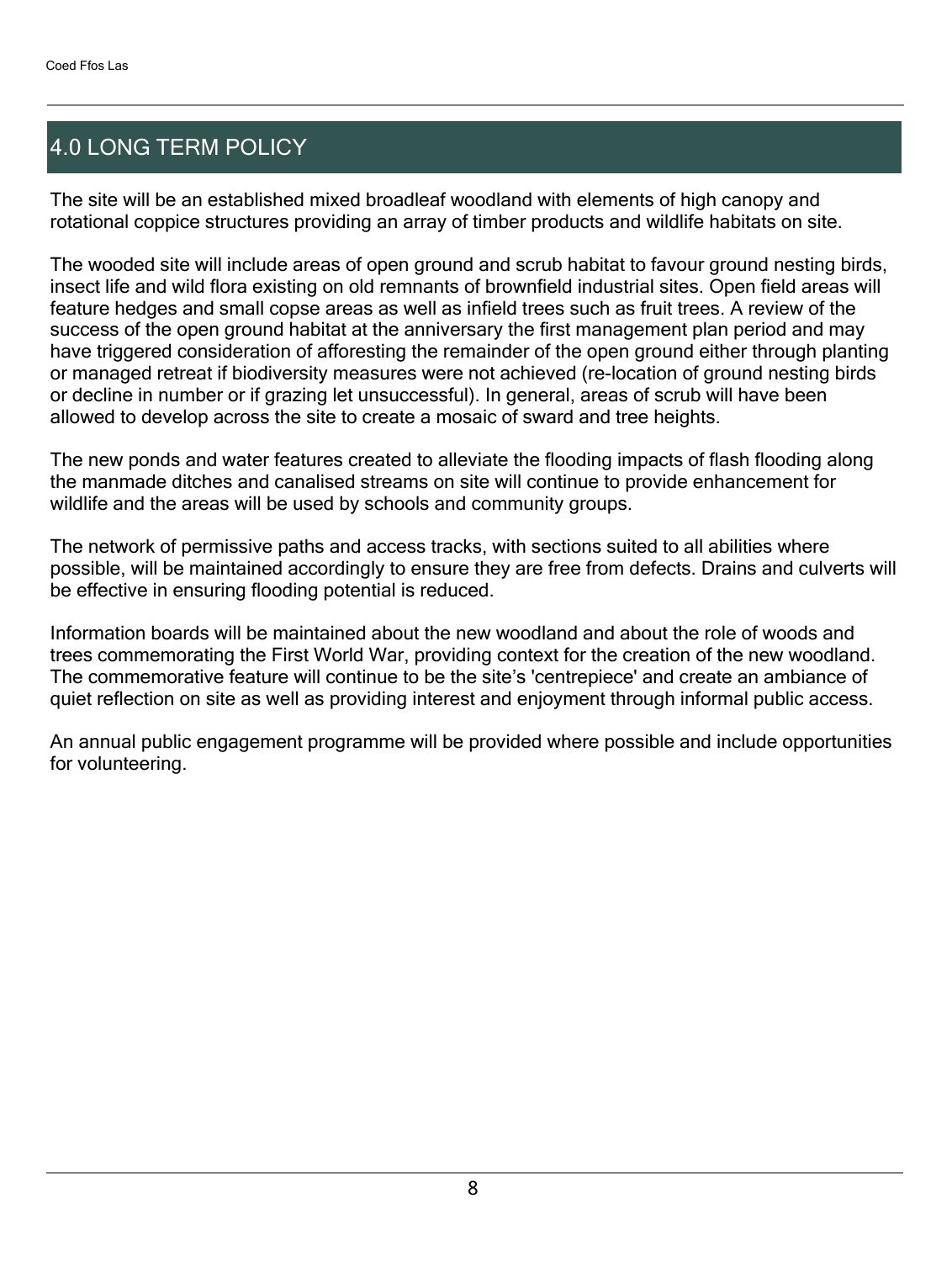# 5.0 KEY FEATURES

The Key Features of the site are identified and described below. They encapsulate what is important about the site. The short and long-term objectives are stated and any management necessary to maintain and improve the Key Feature.

#### 5.1 Open Ground Habitat

#### **Description**

Open ground habitat consisting of a Juncus affusus / acutiflourus-galium rush pasture/marsh grassland occurring on damp, poorly drained and reclaimed soils as a result of re-instatement works from previous land use as over burden storage for the nearby open cast coal mine. The habitat lies on a gently sloping south west aspect and has little nearby tree or shrub cover with the occasional grey willow (salix cinerea) or clumps of common gorse (Ulex europaeus) around the edges of the area.

#### **Significance**

The habitat and poor quality of the soils allows small communities of wildflowers to develop with numerous Lepidoptera species observed including meadow brown and ringlets. The area is also suited habitat to a variety of ground nesting birds including over-summer Skylarks (Alauda arvensis) which are on the species red list along with Snipe, linnet and bullfinch. The open ground habitat also provides home to a various reptiles including common toad and mammals including Brown Hare, field vole and shrew. The open ground provides suited hunting territory for Tawny Owl.

#### Opportunities & Constraints

To maintain open ground habitat as a complex matrix of open space and woodland across the site, particularly the areas with most 'brown field' type conditions where soils are poor allowing communities of associated grasses and flowers to develop.

Constraints to management long term would include costs and development of scrub as woodland establishes but annual management on a rotational basis would alleviate this situation and should form part of the on-going site maintenance regime.

#### Factors Causing Change

Domination of the area through 'tussocky' sedges and soft rush dominating the area and establishment of significant scrub.

Development of woodland on site will long term change the dynamics of the bird populations on site, with long term transitional change to woodland bird species including woodcock and linnet and gradually reducing in number of ground nesting birds. These species will likely translocate to the more open field system found on the higher ground which will remain open for perpetuity.

#### Long term Objective (50 years+)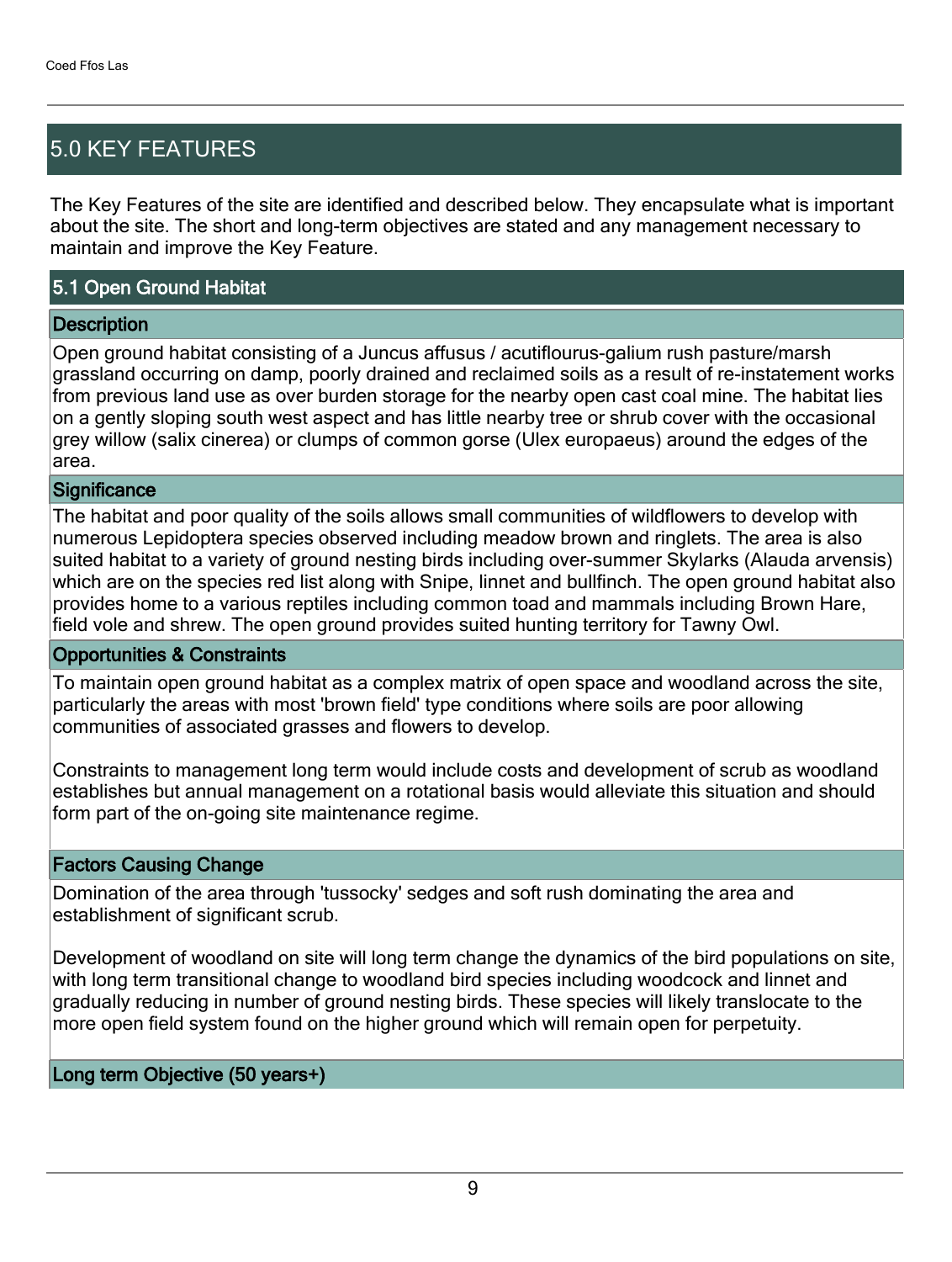Maintain open space leading uphill/south east for the benefit of ground nest bird species, wildflower communities and heptofauna through annual maintenance regimes. When species colonies alter significantly such as where ground nesting bird pairs are unsustainable, consider allowance of woodland and scrub to develop further where appropriate and not causing significant impacts upon the open ground favouring species which exist on site.

#### Short term management Objectives for the plan period (5 years)

Control of scrub and coarse vegetation including dense areas of soft rush through mechanical means at end of nesting season, and create low sward height basking areas for heptofauna to colonise.

Allow wet patches to develop within open ground around them to increase open ground diversity, creating a habitat map for each open ground area.

Carry out monitoring of ground nesting bird species and ground flora every 5 years at management plan review date.

Maintain open ground network of retained grazed fields through grazing licenses or mechanical cutting to act as transitional open ground as woodland develops elsewhere on site.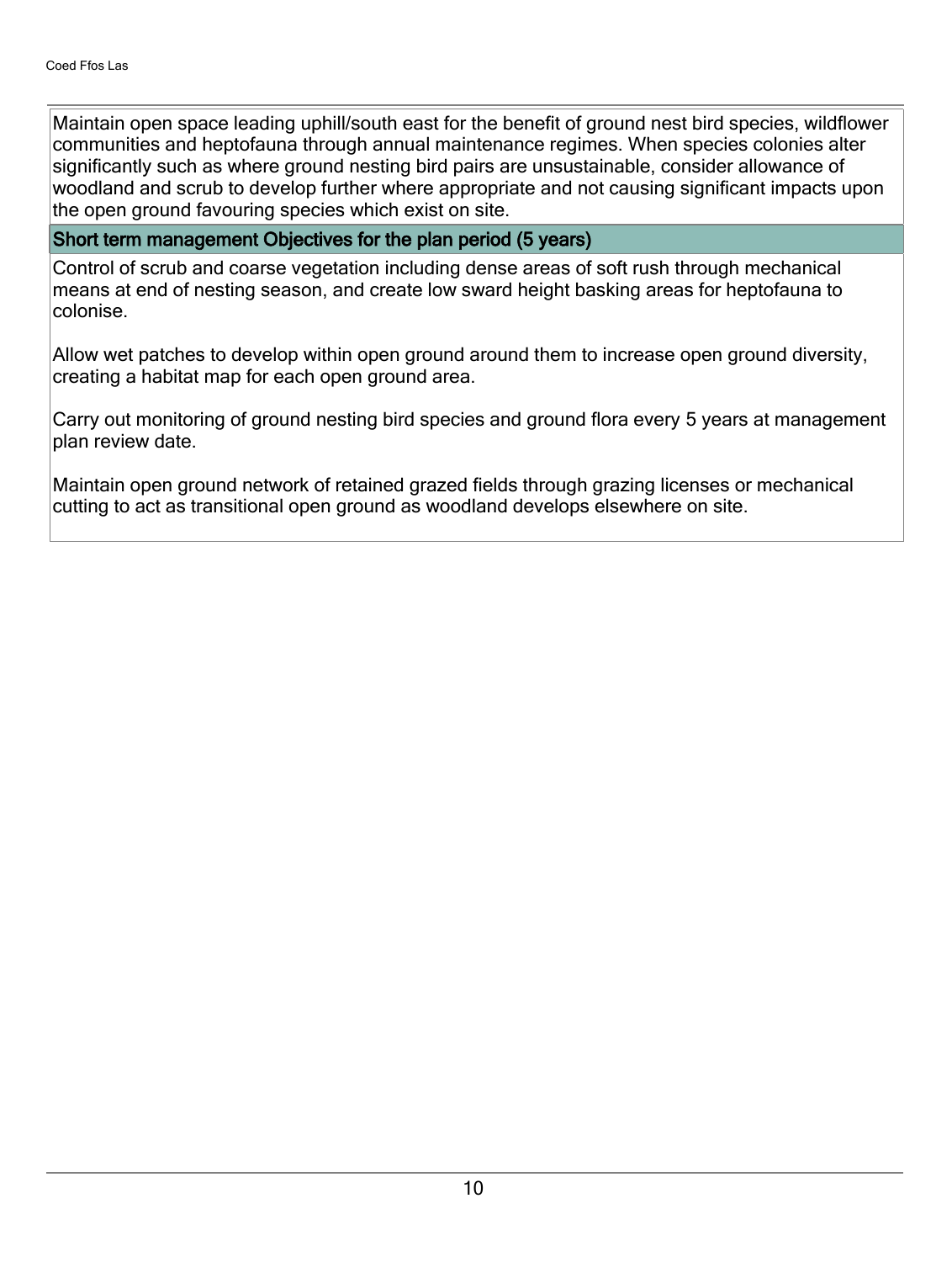#### 5.2 New Native Woodland

#### **Description**

Creation of new predominantly native broadleaf woodland began in 2014 with main planting taking place during 2016/17, planting around 38ha of the site in total. New woodland has been planted at 2500 per hectare to create wind firm woodland on an exposed site overlooking Carmarthen bay.

Open to the elements including the salinity of the sea air, the new woodland is predominantly an Oak, Alder woodland with sub species of Birch, willow, hawthorn, holly and occasional sweet chestnut, sycamore and lodge pole pine to aid establishment.

The new woodland lies on a varied terrain and ground conditions which are prone to water saturation probably due to compaction issues created as a result of former arable farming practices and mining activity within the area. Much of the site is planted on reclaimed land where the next door opencast mining activity stored its overburden. Following reclamation much of the site was put back but has left a mixed soil profile up to 1 metre deep in places, consisting of brown earth and stones ranging from boulder size to 25mm diameter.

#### **Significance**

This new woodland lies long the slopes of the Afon Morlais and alongside the former opencast coal mine of Ffos Las. Previous to the open cast workings and from historical maps, much of the area was wooded with a network of hedges and ancient woodland intersected by open ground pasture. This new woodland will help to heal the scars of the landscape and where possible and over time, recreate the landscape. The new site also boarders the Jubilee woodland planted in 2012 to mark the anniversary of the Queen's Diamond Jubilee and will help to create a large un-interrupted woodland block on the lower slopes of the Gwendraeth valley.

Ecological connectivity in some parts of the area is poor following coal mining activities ands this new woodland will help to re-connect the landscape.

#### Opportunities & Constraints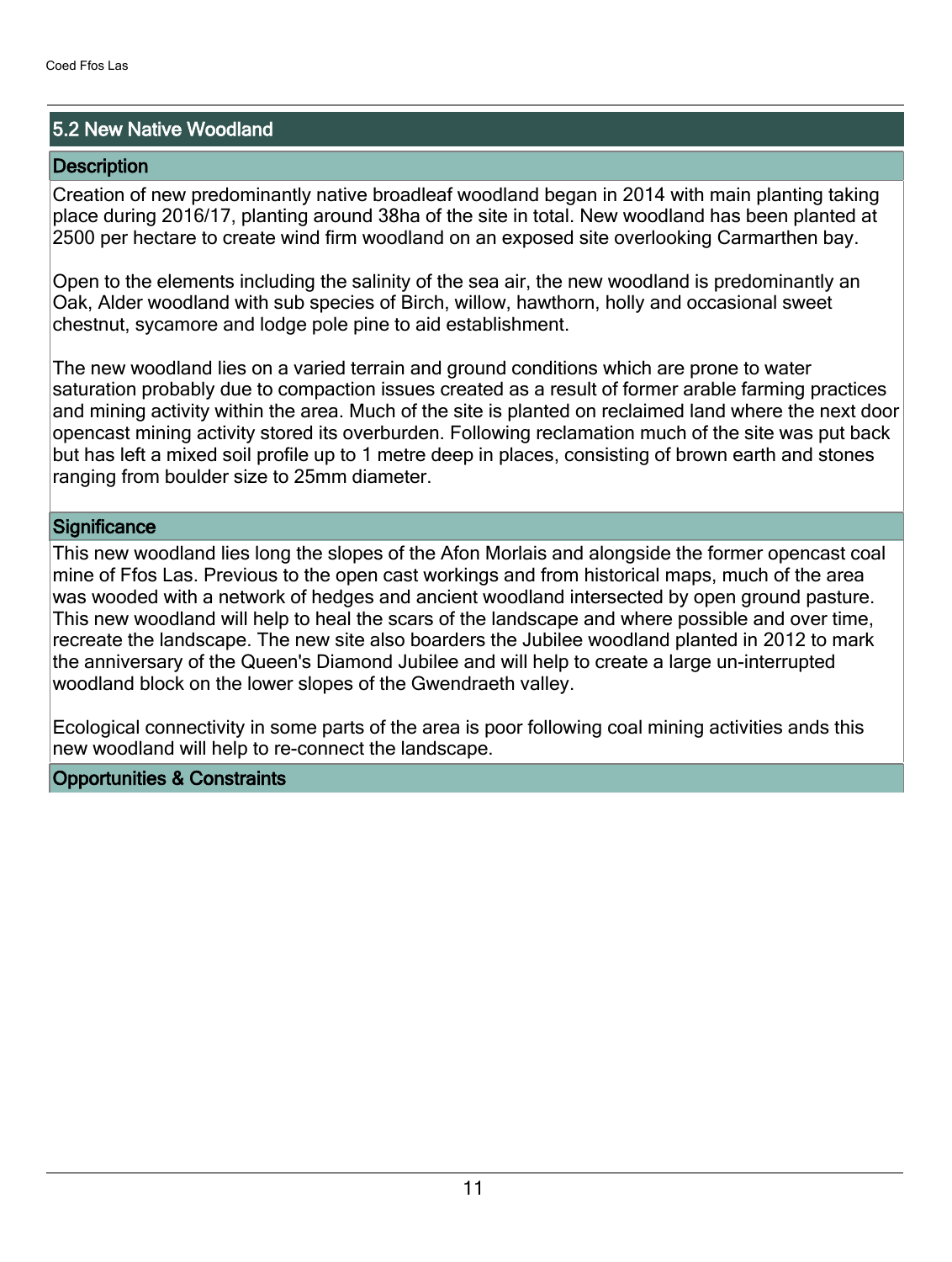Opportunities include the chance to establish species rich and diverse new woodland with future resilience in mind through types of trees planted to how the trees are planted on site. The woodland creation element should include (where appropriate) a variance in woodland structure to consider areas of high canopy, coppice rotation and small scale timber production to aid future site management.

Constraints currently include planting where appropriate and to not dramatically impact upon other site key features and existing species. Also other constraints include tree species selection to cope with the harsh exposure the site currently receives from Carmarthen Bay and likely impact this exposure will have on overall establishment.

Other on site constraints include the poor ground conditions and waterlogging during winter months.

Nearby housing developments will impact upon the site design and influence where new woodland blocks will be created to avoid interfering with viewpoints and conflicts regarding tree safety for the future on site.

Other opportunities include creating sheltered glades to extend other site key features and enhance their habitats providing breeding grounds and sheltered corridors across the site. These can be achieved through site design.

#### Factors Causing Change

Tree diseases are a significant factor for new woodland. Historically this region would have been an Ash (fraxinus excelsior) dominated woodland type but since 2014 and with the onset of Ash Dieback this is no longer possible. It will be hoped that over time Ash seedlings will self-seed the site and remain as a component within the site and region.

#### Long term Objective (50 years+)

To establish new woodland on site this will include areas of High canopy, coppice and orchard in appropriate areas on site. Long term uses will include low volume timber production for domestic markets and materials for future use within the estate (i.e. fencing materials).

Open glades and patches within the woodland where failures have occurred within the planted crop will be allowed to develop after establishment term of 12 years from planting but un-planned gaps should not exceed 5% within given compartment.

Use of herbicides during establishment will only be applied where no alternative method of weed control is available or viable.

Create outdoor space for local people to access woodland easily.

Short term management Objectives for the plan period (5 years)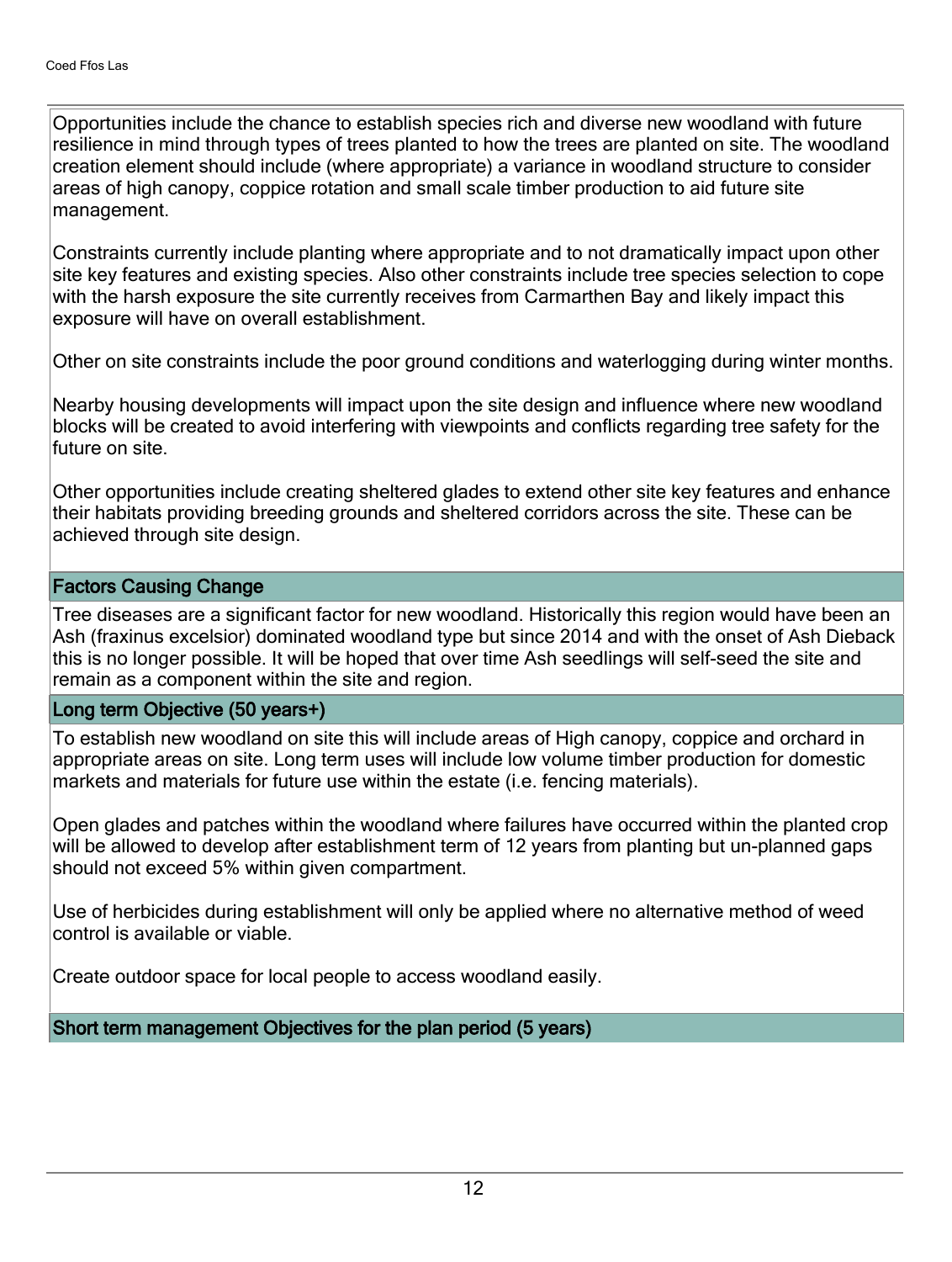Carry out baseline vegetation and bird survey on site to inform site design and layout within the first year of the plan period

Create new predominantly native woodland on the site within the management plan period with 80% establishment success by year 5.

Develop ideas leading to inform site design as to each woodland 'type' being created on site by seeking advice.

Woodland establishment should factor in future maintenance regimes which reduce the reliance upon the use of herbicides during establishment.

Create a series of accessible paths throughout the new woodland compartment and combine with interpretation elements.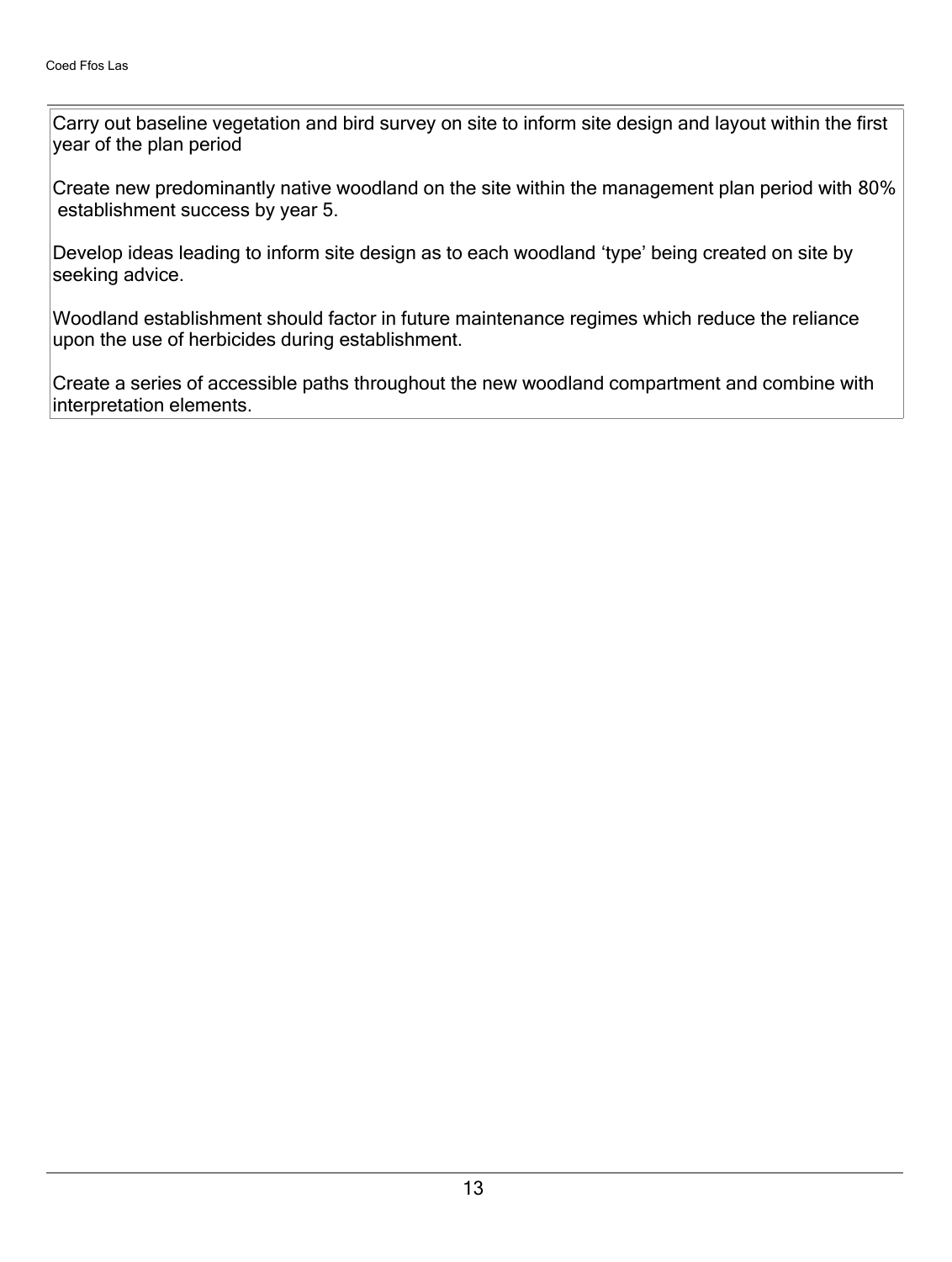#### 5.3 Field Margins and Boundaries

#### **Description**

One of the main characteristics of the site at purchase was the extensive network of hedgerows on site. These take the form of tall historical hedges and field boundaries which are remnants of the sites history pre-industrialisation and open cast coal mining and form remnants of the sites former farm holding boundaries. Many of the hedges and boundaries on site are young plantations, planted following the reclamation of the site during the late 1990's and now form the major part of the sites canopy cover whilst woodland establishment takes place.

#### **Significance**

Many of the older hedges show signs of ancient woodland characteristics with evidence of woodland specialist species including bluebell, wood sorrel and dog's mercury present. The ancient hedges commanding position, age and structure would also be home to an array of micro flora, potential bird nesting species and home to large mammals such as Badger and Brown Hare.

The new hedge network (some 1.7km in 2015) is a diverse species mix of hawthorn, blackthorn, wild roses with occasional Ash, willow and holly planted around 1997. The exposure of the hedges means that they are now home to an array of lichens and form welcome shelter breaks from the exposure of the site. Many of these new hedges act as sanctuaries and corridors for mammals species including Brown hare and Badger and likely for pipestralle bats.

Offsite but nearby area a locally important Dormouse population which are a priority species for Carmarthenshire along with Brown Hare and fritillary species which will be reliant upon the hedges for breeding.

#### Opportunities & Constraints

Opportunity exists to map and extend this hedgerow network and connect to surrounding woodland features and other hedgerows. Also diversification of these hedges will be essential to improve resilience to disease threats such as Ash Dieback.

#### Factors Causing Change

Over-grazing by sheep due to lack of fencing means gaps and regeneration doesn't take place within the old site boundary.

Ash dieback will re-shape the species components of the key feature, particularly within the young hedges planted within the last 20 years or so.

New woodland creation plantings within close proximity to existing hedges will alter certain characteristics if site design doesn't allow for these as a key feature. Potential impacts could be to the micro flora found on the newer hedges.

#### Long term Objective (50 years+)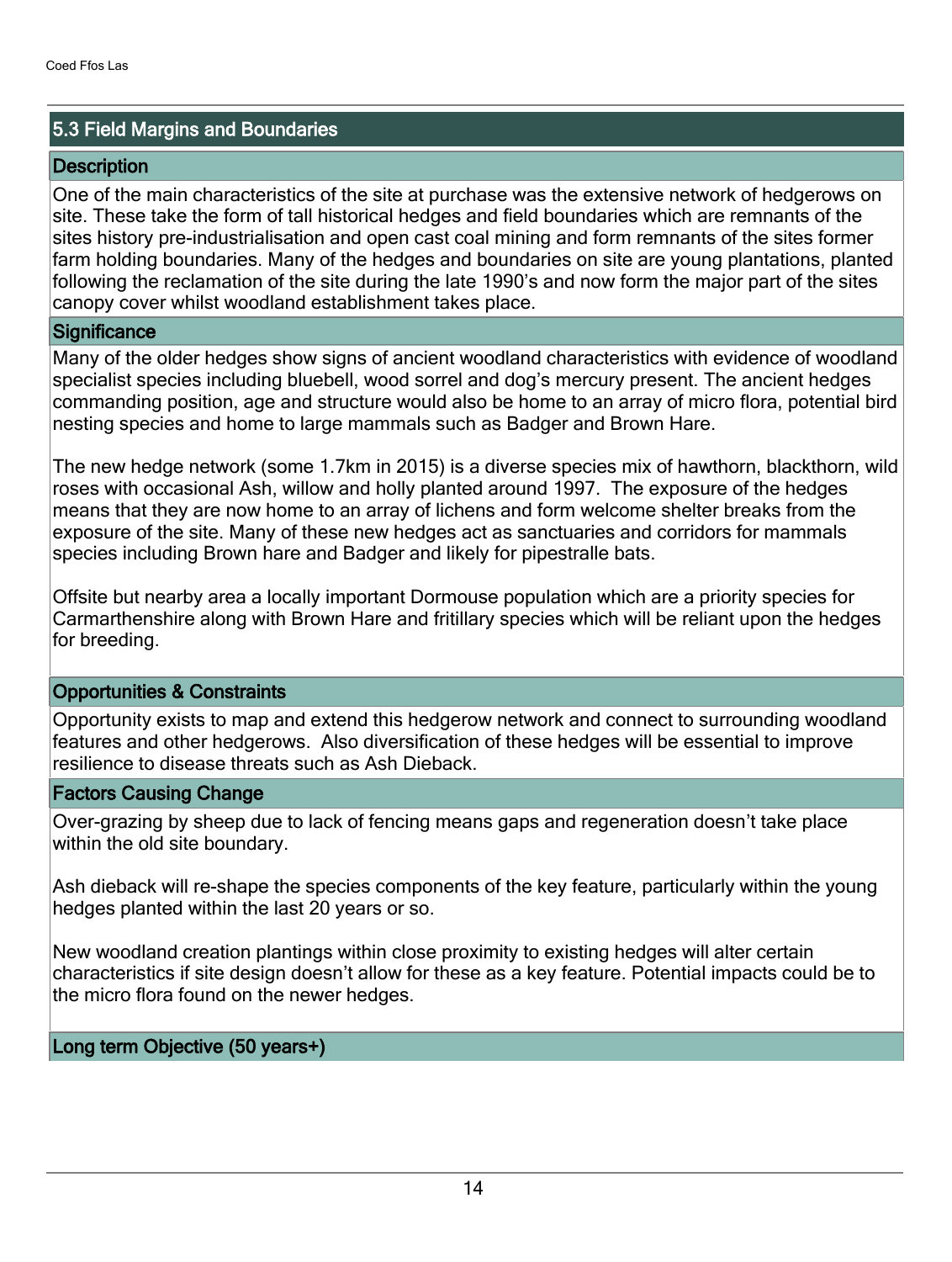Maintain and extend a network of field boundaries and hedges around the upper slopes and grazed open ground habitat on site. Maintenance long terms will be by occasional mechanical means and Hedgelaying interventions to create an unbroken chain of hedges connecting the site to surrounding habitats and features.

Allow some hedges to become mature and enrich the surrounding landscape with trees.

#### Short term management Objectives for the plan period (5 years)

Map existing network of hedges and undertake ecological assessment of their condition.

Look to establish and extend new hedges where needed to meet long term objectives. Use traditional 'laying' techniques to improve hedge structure where appropriate on rotational basis across site laying 1 given length of hedge every 2 to 3 year intervals to allow site to adapt and change gradually.

Fence hedges to allow for regeneration to take place and reduce grazing impacts.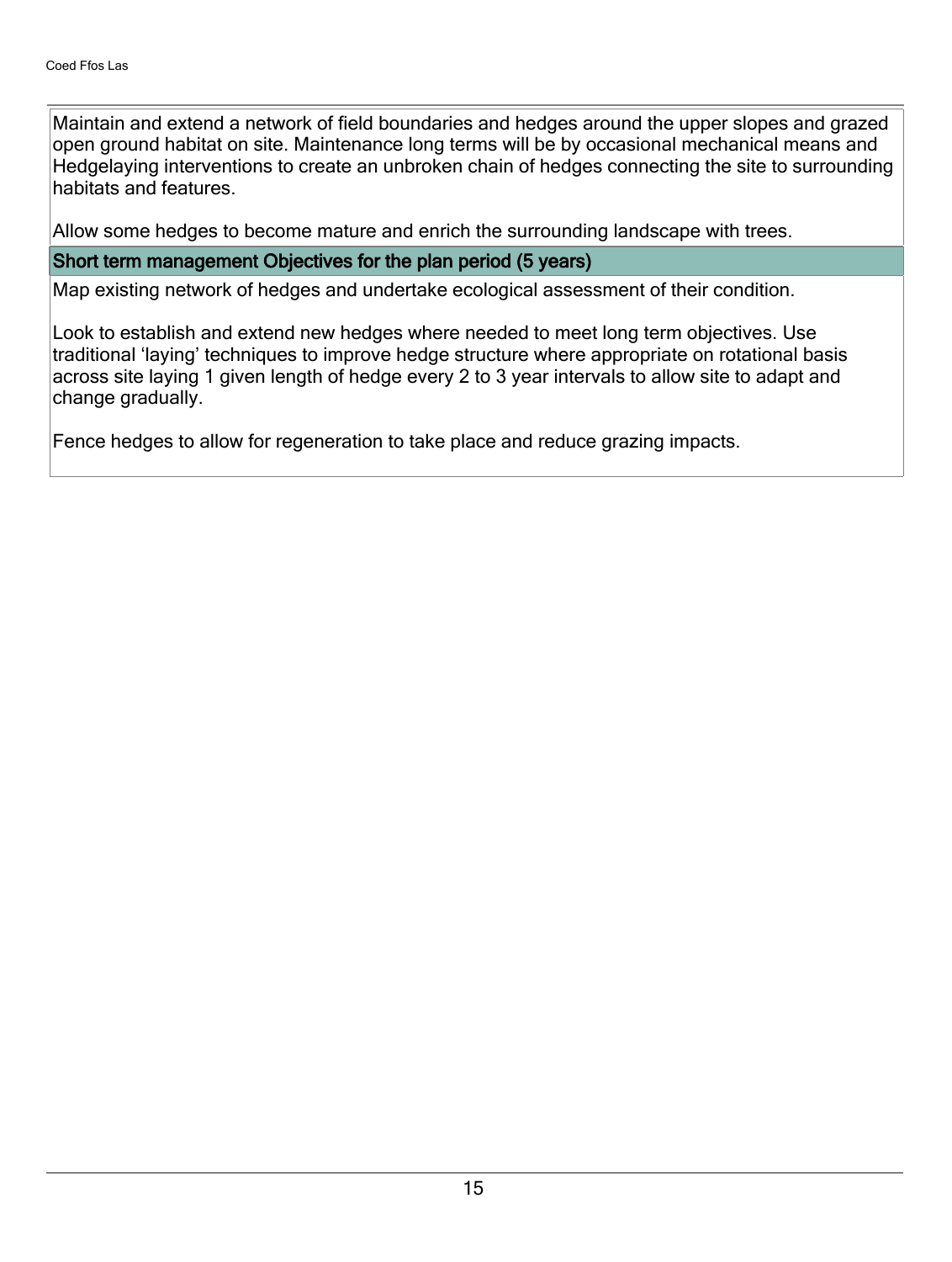#### 5.4 Watercourses

#### **Description**

The watercourse on site are found in 2 separate channels being a Liner man-made canalised watercourse running north east to south and leading onto the Afon Morlais river which borders of the property for approximately 600 metres along the southern boundary.

Both stream and river have been impacted upon by local mining activity and are structurally laid out with man-made linings and embankments.

During heavy and peak flow both stream and river hold a significant volume of water which can lead to occasional flooding.

#### **Significance**

Both of the 2 watercourses provide valuable habitat locally with large mammal species such as Otter (lutra lutra) having been seen on the Afon Morlais. The surrounding embankments of the river which boarder the property are south facing slopes consisting of nutrient poor, free draining mining spoil and soil conditions and as such allow for specialist plants and insects to establish including the Scarce Blue Damselfly, Dingy skipper and Small Blue butterfly, which rely on low level vegetation sward heights to populate.

#### Opportunities & Constraints

Opportunities exist to manage the vegetation heights annually to create a matrix of habitats within the areas surrounding the river corridors to help support the wildlife which exists there currently.

New tree planting should help reduce soil erosion created by surface water run-off from the former arable fields surrounding the small crosscutting stream on site.

Help reduce peak flow water volumes and speed of water along stream by installation of suitable water management equipment and infrastructure. This will create areas of slower moving water allowing for aquatic life to establish within the cross cutting stream.

#### Factors Causing Change

Establishment of large volumes of even aged scrub alongside the stream and river corridors

Erosion of surrounding former arable fields into watercourse either leading to potential blockages and flooding or soil debris build up along stream floor so reducing aquatic invertebrate potential

Long term Objective (50 years+)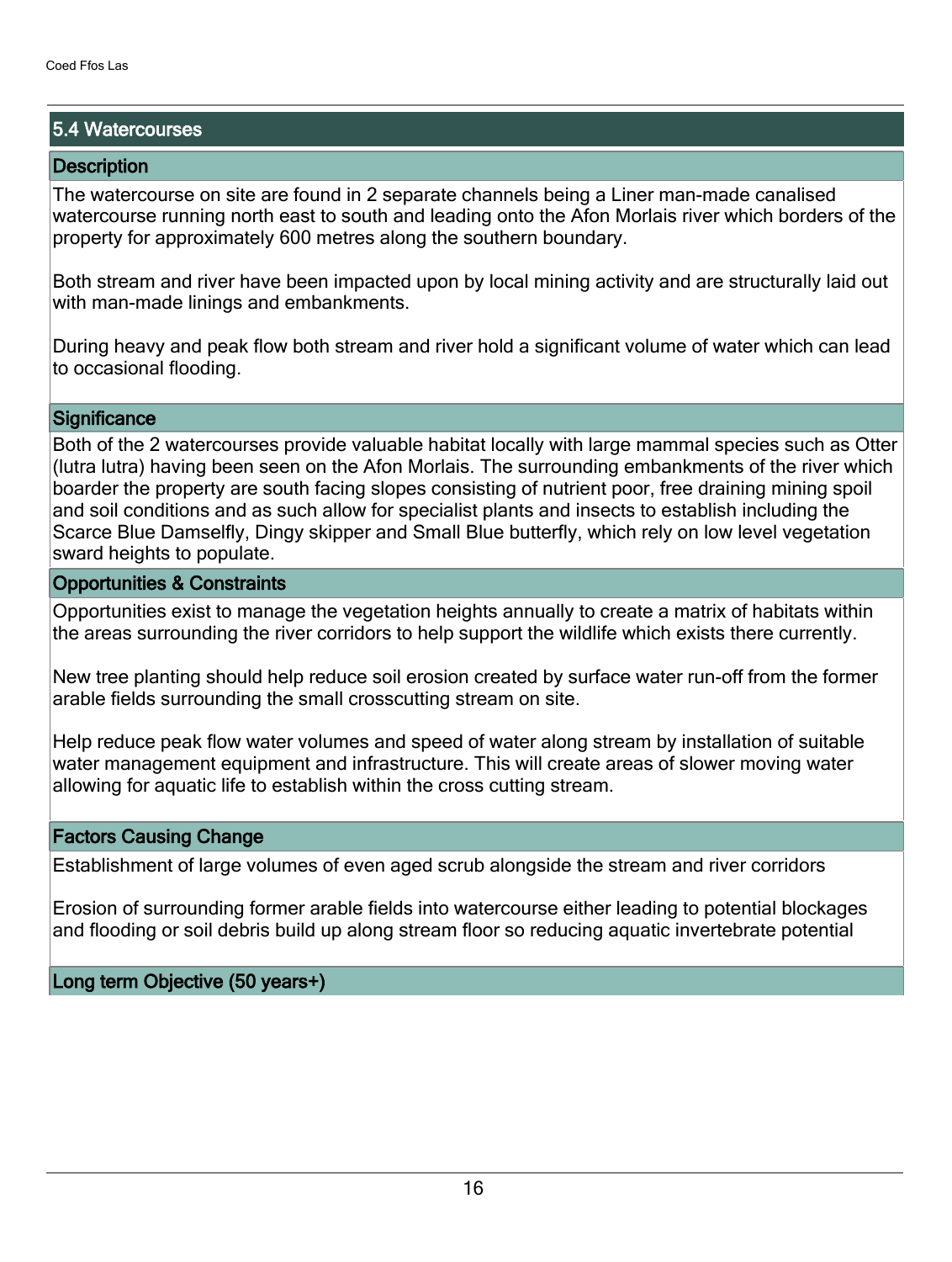To maintain a stable stream and river environment with areas of woodland, grassland and brownfield habitats within the watercourse corridor which support a variety of insect, mammal and birdlife and vegetation heights will be managed to complement this.

Create varied freshwater habitats including ponds and streams.

Invasive species will be monitored and controlled were possible and site will work with wider regionally based river and watercourse management.

#### Short term management Objectives for the plan period (5 years)

Establish baseline survey and records of the 2 watercourses on site to gauge wildlife population dynamics.

Carry out watercourse engineering survey of embankments and related infrastructure to determine water capacity and potential issues which may arise.

Implement findings of engineering report where necessary.

Establish annual maintenance regime for watercourse management for flood prevention and control of invasive species.

Manage surrounding habitat annually to create suitable habitat variance for insects and wild flora which relay upon habitat type.

Create areas of slow moving or standing water to alleviate pressures further down stream and possible flooding issues.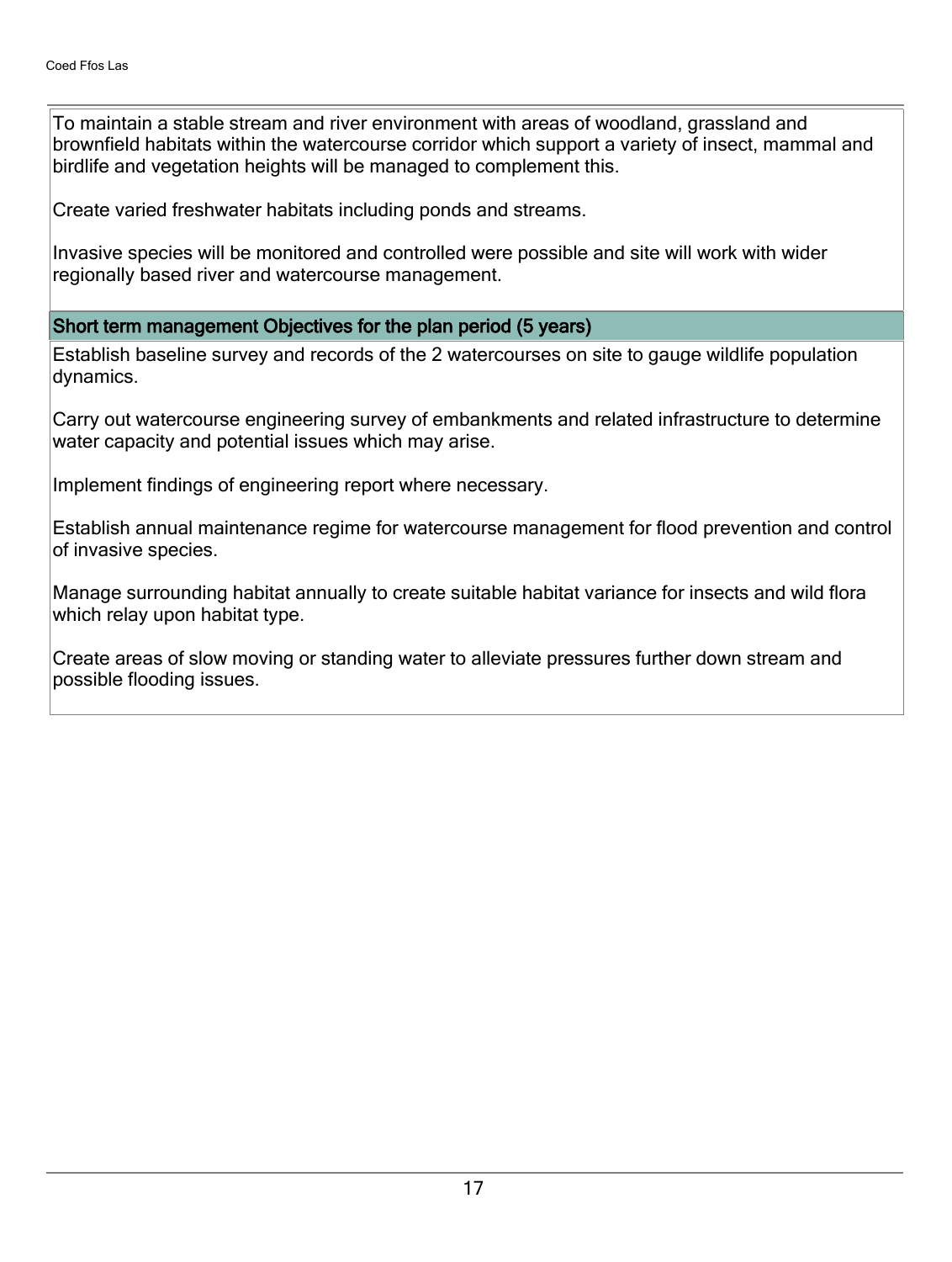#### 5.5 Connecting People with woods & trees

#### **Description**

Coed Ffos Las lies within a redevelopment area of the lower Gwendreath valley. The area of land is a single block adjacent to the new Ffos Las racecourse and directly to the south of the village of Carway, north of Llanelli with view across to the coast on a clear day. The site is 120 acres in size and will be planted with around 90K trees by 2019 and has a variety of habitats present outlined in the sites key features. The site has 3 public access points and 1 management only access point on site with one of the public entrances a dual purpose for vehicles and pedestrians. To the southern boundary is a public bridleway which follows the property boundary alongside the new housing development into a wider more extensive series of bridleway access tracks.

The land itself is former open cast mining land that has been restored and is now in agricultural use being planted to create the new woodland site and lies on graduating slopes relatively close to the M4 corridor and regional attractions within west Wales. A population of over 461,000 people (almost a sixth of the entire Welsh population) live within a 20 miles radius - population centres being Swansea, Llanelli, Carmarthen and Kidwelly.

Carway (local village) is a small village with a population of around 600. With a new development of around 500+ houses on the land of the former Dyffryn Aur and Maesgwilym farms. It is envisaged that the village population will double in the next decade or so. (This estate is being developed by Persimmon Homes).The area and village is a well-known former mining village, with historic deep mining taking place over the centuries followed by opencast mining from the 1950's to the 1990's . Since opencast works were completed the village has been transformed into a rural, agricultural, tourist and leisure attraction. Carway Village Park and recreation grounds was the first park in the U.K. to be built under the auspices of The Miners Welfare Association

The new woodland being created should have the first impressions of being welcoming with large roadside entrance signs and a brown tourism sign directing vehicles from the main highway. The main entrance has the feel of an old farm entrance with more formal features such as signs and bollards but retaining traditional features such as stone walls, layed hedges and the former Maes Gwilym farm gate approximately half way along the main entrance track. Works to improve the main entrance and car parking area as well as the sites interpretive elements will be completed by 2019. The site is one of eleven Trust sites within Carmarthenshire and one of 3 of the Trusts 'Welcoming Sites' program.

#### **Significance**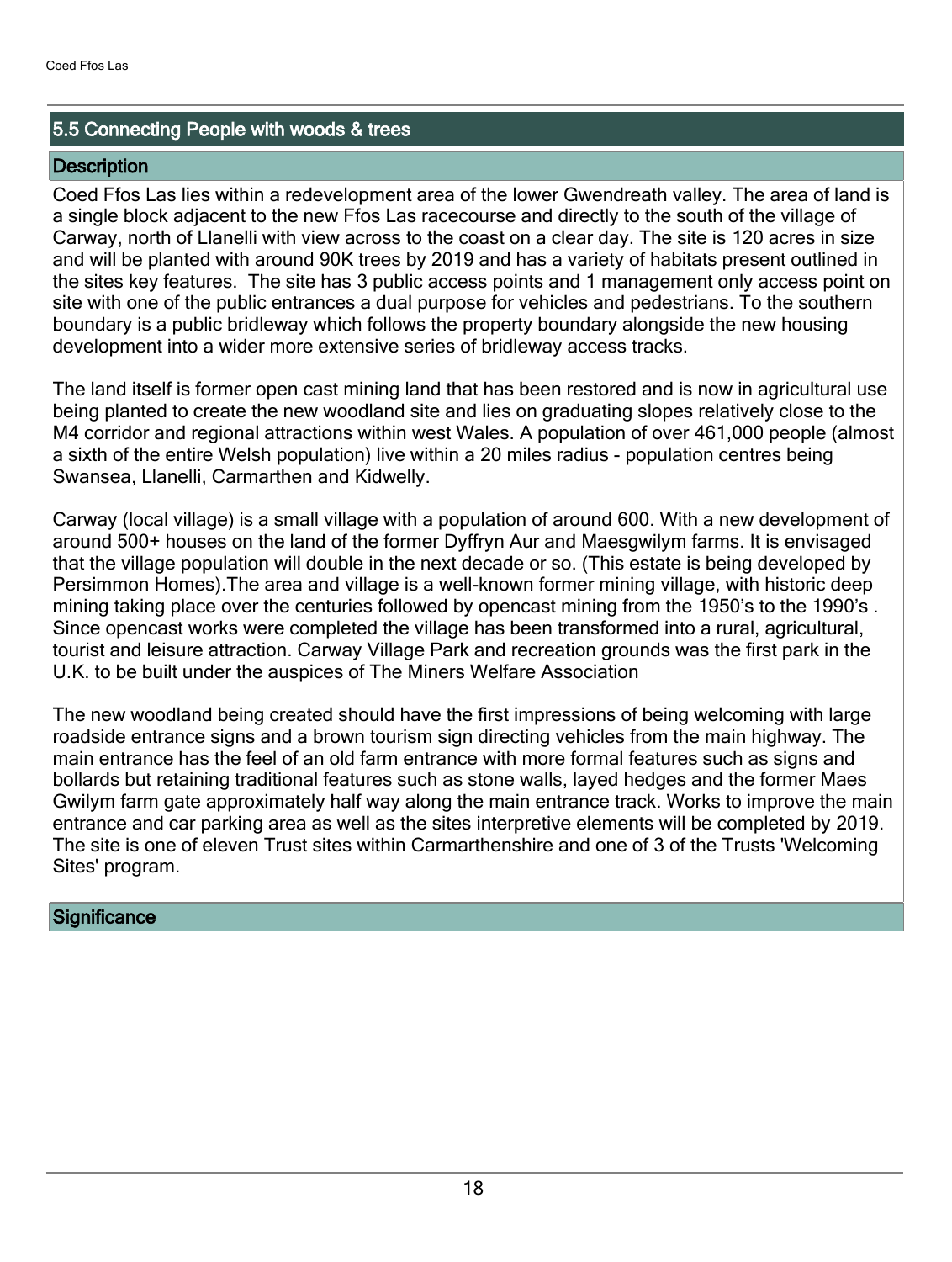Next door to the Ffos Las racecourse, which the Woodland Trust planted a 64 acre diamond wood in 2012 as part of the Jubilee woods project, the site has been identified as a high status/priority woodland creation site by the National Assembly's Western Valleys Initiative.

As one of four in the UK being created to commemorate the first world war (FWW) this new woodland is unique in Wales with the purpose of telling the story of woods and trees role during the conflict as well as creating a reflective and positive sense of place within an evolving and healing landscape. As part of the sites 'sense of place', the new woodland will aim to reflect upon the FWW and role of woods and trees during the conflict. The site is also part of the Welsh Governments plant a tree for every child born strategy known as 'PLANT!' which will help to create a feel of 'new life' following conflict.

Previously in the area the Jubilee Woods project engaged 12 schools took part in the planting opportunity (2 schools attended twice) which equates to approx. 450 children taking part in planting at Ffos Las racecourse. In March 2015, the local primary school, Carway primary joined us to plant the first 1000 trees at Coed Ffos Las showing the local interest and potential. The relationship with the schools locally is particularly important as the school have no real outdoors facilities and we would look to create a long term relationship with the children and the wood on their doorstep. Therefore we will be engaging the schools in a number of ways throughout the woods' creation.

Supporters Locally amount to around 3500 supporters within a 60 minute drive of the site (data accurate as of 2015) offering a new space to explore and learn.

#### Opportunities & Constraints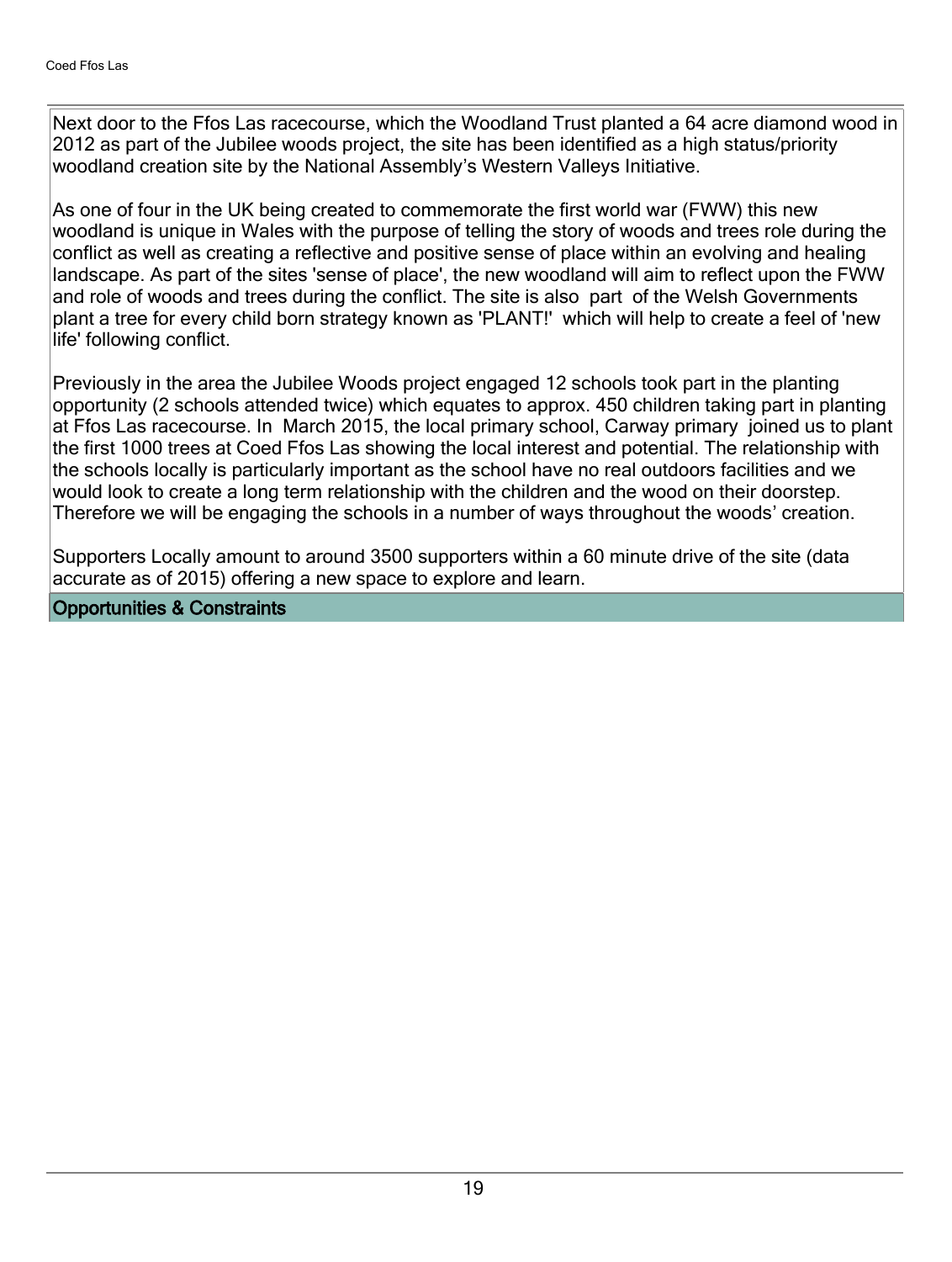The Gwendreath valley (in which Ffos Las is located) is part of a Western Valleys strategic regeneration area identified by the Welsh Government as a priority for investment to regenerate deprived communities following the decline of mining and other heavy industries. One of the themes for investment is the environment and Ffos Las has been identified as one of the highest priority new woodland opportunities in the Western Valleys Woodland Plan.

Ecological surveys have shown opportunities to build the profile of the site as an exemplar of pollinator habitats. A number of existing non Trust projects in Wales may be strategic partners for us. This could also unlock grant funding to engage people in the site's development and on-going care through one-off events and longer term volunteering opportunities to deliver on site wardening role and practical task days and off site talks and engagements as well as helping to monitor the site long term.

The Welsh Government is supportive of community events that commemorate the FWW. First Minister stated he wanted education and community events to play a central role so this presents a framework in which to help deliver key messaging about woods and trees and their involvement in underpinning the FWW.

There are 212 schools within 18 miles of Coed Ffos Las of which 172 take KS2 children which offer opportunity for education engagement

The site has a wide variety of habitat features and supporter journey opportunities including volunteering opportunities and opportunities to create an information hub for the role of and importance of woods and trees during the first world war leading onto the creation of the Forestry commission. This could be carried out by on site activities with space available for large scale events and through social media connections.

Site constraints include the lack of shelter during bad weather and muddy conditions underfoot during winter months making winter events from October to end of February difficult.

#### Factors Causing Change

Local developments such as increases in housing will impact upon the site. provision has been put in place to mitigate this through the installation of new surfaced paths but it is possible that these will require further investment if housing numbers swell putting pressure on the site. Similar issues can be said for the provision of adequate parking facilities on site also.

Other factors impacting on the site include the increased use of the site by dog walkers where the site becomes a venue for professional dog walking companies and/or local users not picking up dog waste after each visit leading to a poor first impression and impact upon Trust events on site due to public health issues.

Other factors which could cause change are issues which affect the main access track purchased in 2017. Although the Trust is the legal owner, covenants, way leaves and rights exist on this track which can impact upon first impressions by visitors, damaged caused by services installations and anti social behaviour issues if the track were to become a target for illicit behaviour.

#### Long term Objective (50 years+)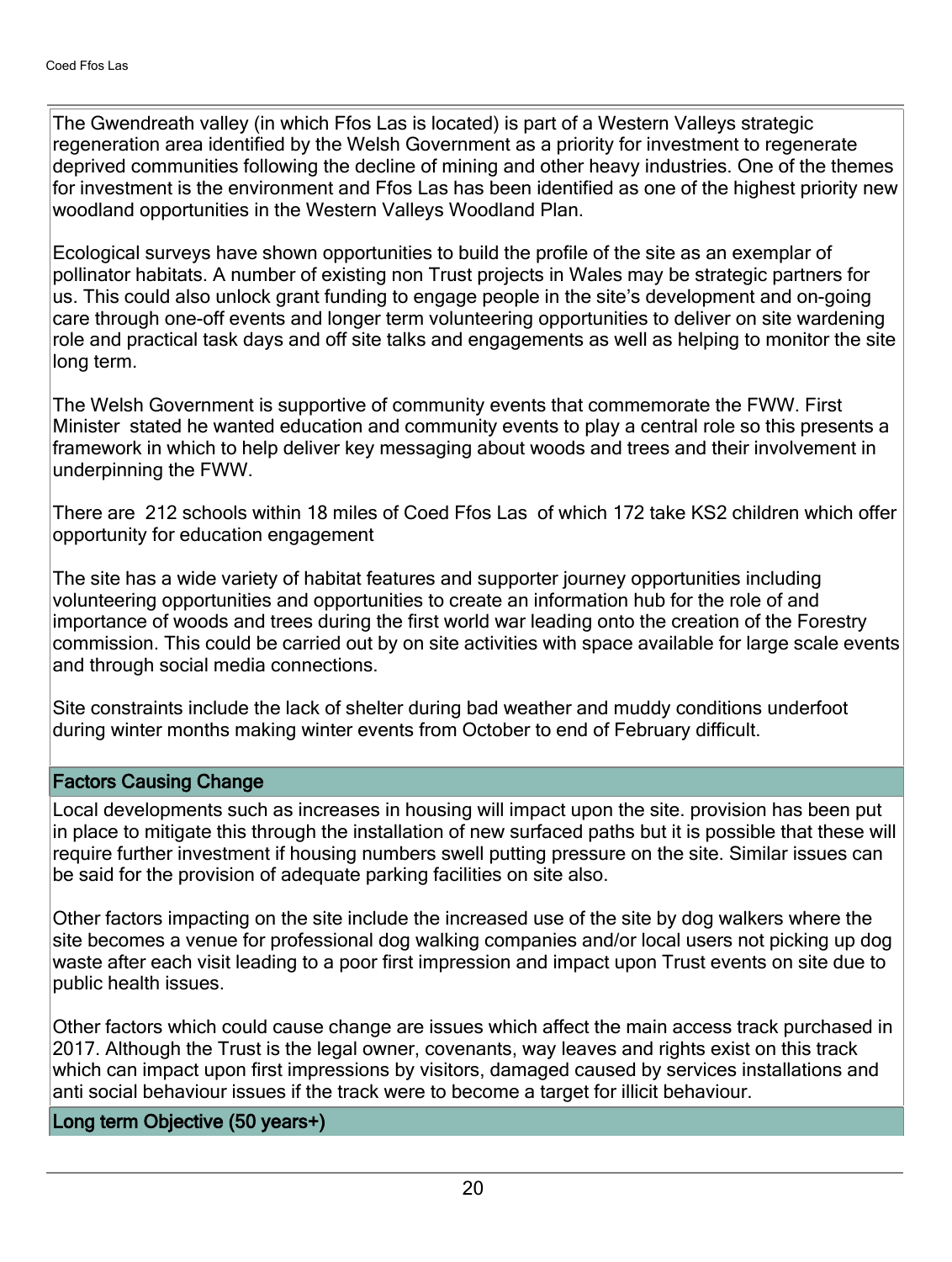To create a new woodland with interprets the role of woods and trees during the first world war conflict through use of areas of open space to host events, on site information panels and way marked trails.

The site will offer a variety of access routes and options for visitors of all abilities and include a number of well maintained entrances with welcoming signage to meet Trust specifications.

Local people will value the site and become involved in the site in some way possibly through volunteering. Local schools will use the site as a venue for outdoor learning and word of mouth will help to promote the work of the trust and the site

#### Short term management Objectives for the plan period (5 years)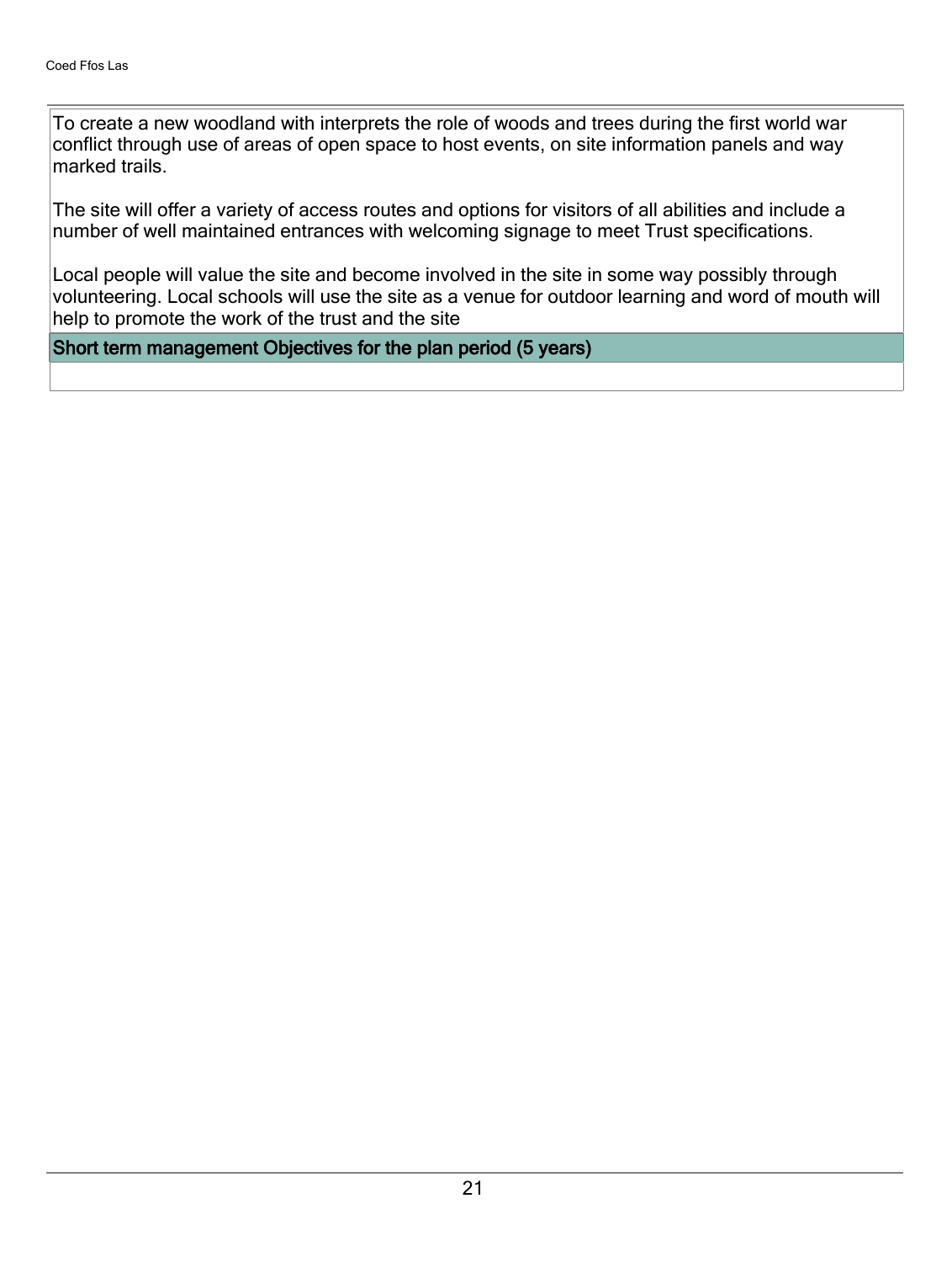|      | 6.0 WORK PROGRAMME  |                    |        |
|------|---------------------|--------------------|--------|
| Year | <b>Type of Work</b> | <b>Description</b> | Due By |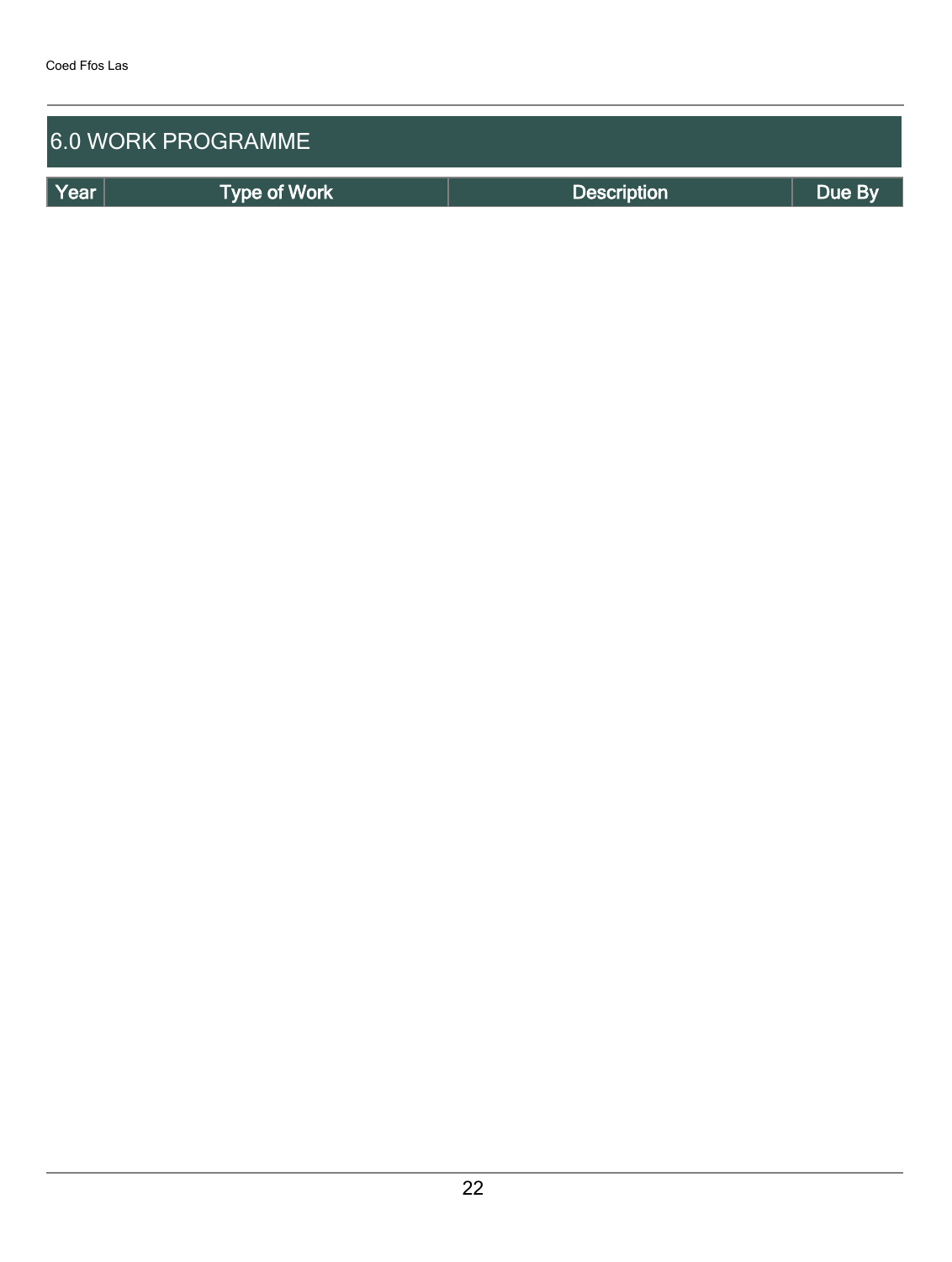# APPENDIX 1: COMPARTMENT DESCRIPTIONS

| Cpt<br>No. | Area<br>(ha) | <b>Main</b><br><b>Species</b> | Year | Management<br>Regime     | <b>Major</b><br>Management<br><b>Constraints</b>                                                                                                       | <b>Key Features</b><br><b>Present</b> | <b>Designations</b> |
|------------|--------------|-------------------------------|------|--------------------------|--------------------------------------------------------------------------------------------------------------------------------------------------------|---------------------------------------|---------------------|
| 1a         | 6.51         | Open<br>ground                |      | 2015 Non-wood<br>habitat | Housing/infrastru Connecting<br>cture, structures   People with<br>& water features   woods & trees<br>on or adjacent to<br>site, Landscape<br>factors |                                       |                     |

Former arable fields located on former open-cast overburden site, reclaimed in late 1990's. Site is low lying and rises to man made canalised stream to eastern edge of compartment, which transects the site from north to south. Soil type is mixed brown earth, waterlogged in places with lying surface water during winter conditions.

Vegetation consists of self set soft rush, gorse and coarse grasses. This habitat provides suitable conditions for ground nesting birds including skylark and lapwing.

Compartment is surrounded by housing development along the southern boundary and transected by a management access track with ditches and culverts alongside and leads to the main road in the village of Carway along the site access track purchased in 2017 which has a large mature hedgerow along the southern boundary and housing at north and southern boundary close to the roadside.

| '1b | 6.20 Oak |           | 2016 Wood     | Gullies/Deep    | Connecting    |  |
|-----|----------|-----------|---------------|-----------------|---------------|--|
|     |          | (sessile) | establishment | Valleys/Uneven/ | People with   |  |
|     |          |           |               | Rocky ground,   | woods & trees |  |
|     |          |           |               | Mostly wet      |               |  |
|     |          |           |               | ground/exposed  |               |  |
|     |          |           |               | site            |               |  |

This compartment is split into 2 areas of mixed broadleaved tree planted at 2500 trees/ha on moderately sloping ground facing westerly direction. Soil is deep brown earth and stony in places and water-logs during wet conditions.

Both areas of new woodland have been planted in 2016 and form the main 'leading edge' to the planned high canopy woodland block of cpt 3a and are exposed to prevailing winds hence the inclusion of shrub species such as Hazel, willow and holly. The woodland compartment also provide a backdrop to the First World War centenary woodland commemorative feature and interpretive components of the site.

The Compartment is surrounded by open ground to the south west and lies to the north and east of the main stoned management access track and is cross cut by open ditches and culverts. To the east of the smaller sub section of this compartment is a canalised stream which cross-sects the site.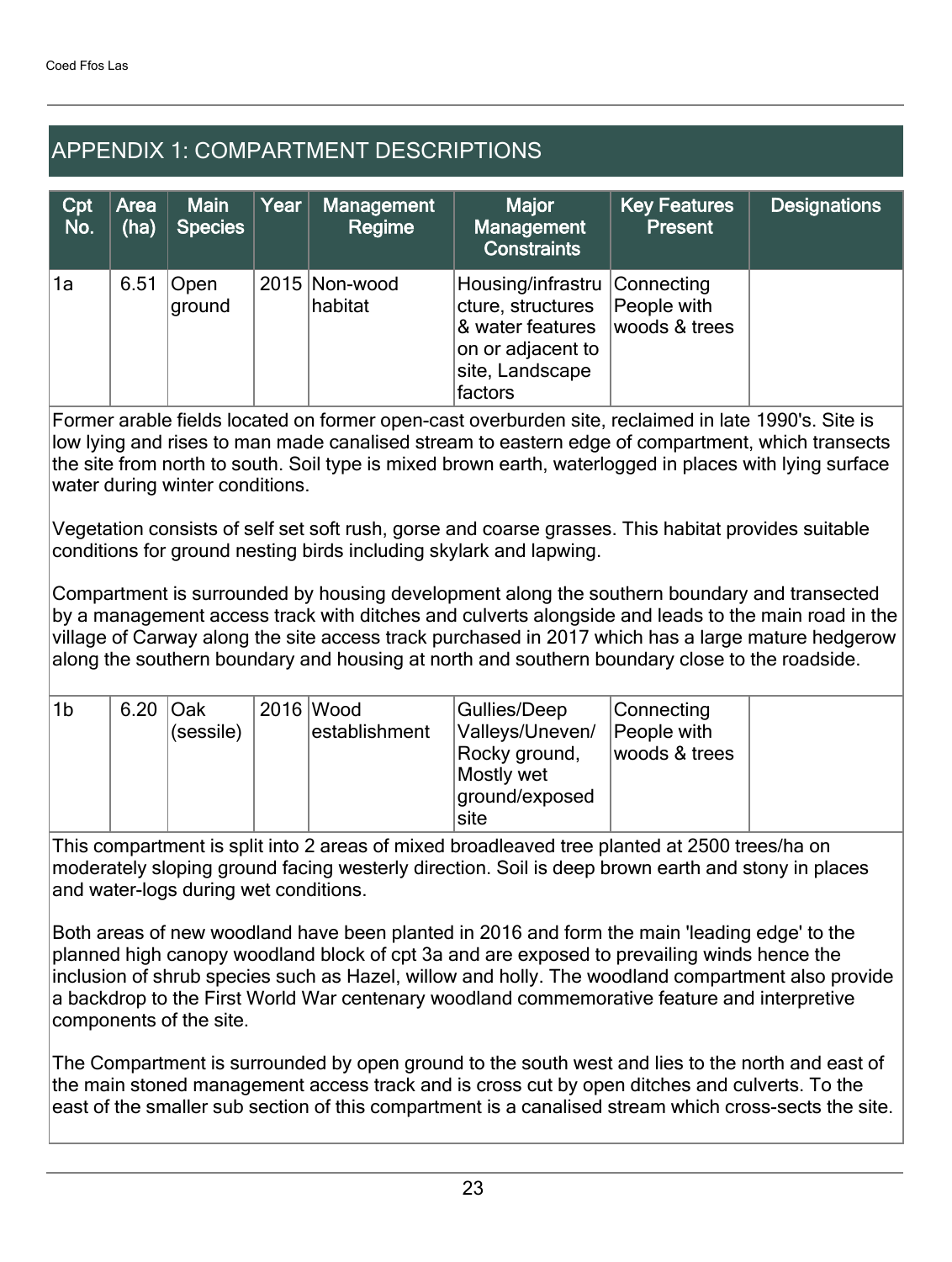| $\vert$ 2a | 1.70 | Woody<br>shrubs | 2015 Non-wood<br>habitat | Gullies/Deep<br>Valleys/Uneven/<br>Rocky ground,<br>Housing/infrastru<br>cture, structures<br>& water features<br>on or adjacent to<br>site, Very steep<br>slope/cliff/quarry/ | Connecting<br>People with<br>woods & trees |  |
|------------|------|-----------------|--------------------------|--------------------------------------------------------------------------------------------------------------------------------------------------------------------------------|--------------------------------------------|--|
|            |      |                 |                          | mine shafts/sink<br>holes etc                                                                                                                                                  |                                            |  |

This compartment follows the southern site boundary and runs alongside the Afon Morlais and former field edges to the northeast corner of the site. The track bed and verges support a diverse and species-rich range of dry and wet grassland communities with small patches of standing water and fringing wet woodland and dry scrub. Soil conditions are comprised of shallow brown earths and colliery spoil which is loose and undulating.

Where the track meets the channel of the Afon Morlais) at the west end it runs along the top of a moderately steep bank sloping down to the channel. A low growing scrub has spread across most of the bank comprised mainly of common gorse, hazel, birch, sessile oak and bramble. This is likely to be of value as breeding habitat for birds as well as providing wildlife cover for a range of other species.

Where scrub has not yet developed there is however patches of flower-rich mesotrophic grassland exhibiting a good diversity of plants that add significantly to the ecological interest of this compartment.

A permissive footpath runs the entire length of this compartment following the old line of the mine workings leading off into the upper slopes of the site and new woodland compartments of 3a, 3b and d.

| ∣3a | 13.89 Sessile | 2016 High forest | Mostly wet                   | Connecting    |
|-----|---------------|------------------|------------------------------|---------------|
|     |               |                  |                              |               |
|     | oak           |                  | ground/exposed   People with |               |
|     |               |                  | site                         | woods & trees |

This compartment is a moderately sloping former over arable field reclaimed following the nearby Ffos las open cast reclamation around 1999. The compartment slopes south west towards the Afon Morlais with current self seeded vegetation including soft rush, creeping buttercup and occasional Salix species. Soil conditions contain clay and are frequently water-logged during wet conditions. This compartment was planted with predominately broadleaf species including Oak, Alder, Aspen, Holly and Hornbeam during winter 2016/17 and is the main compartment for the PLANT! funded sections of the site.

The site is wind-swept with dramatic views over the Carmarthen estuary and as a result is impacted upon by salt water spray and strong winds. Part of the site is intersected by permissive footpaths and boarded by a native broadleaf hedgerow planted in 2017 separating this compartment and Cpt 2a.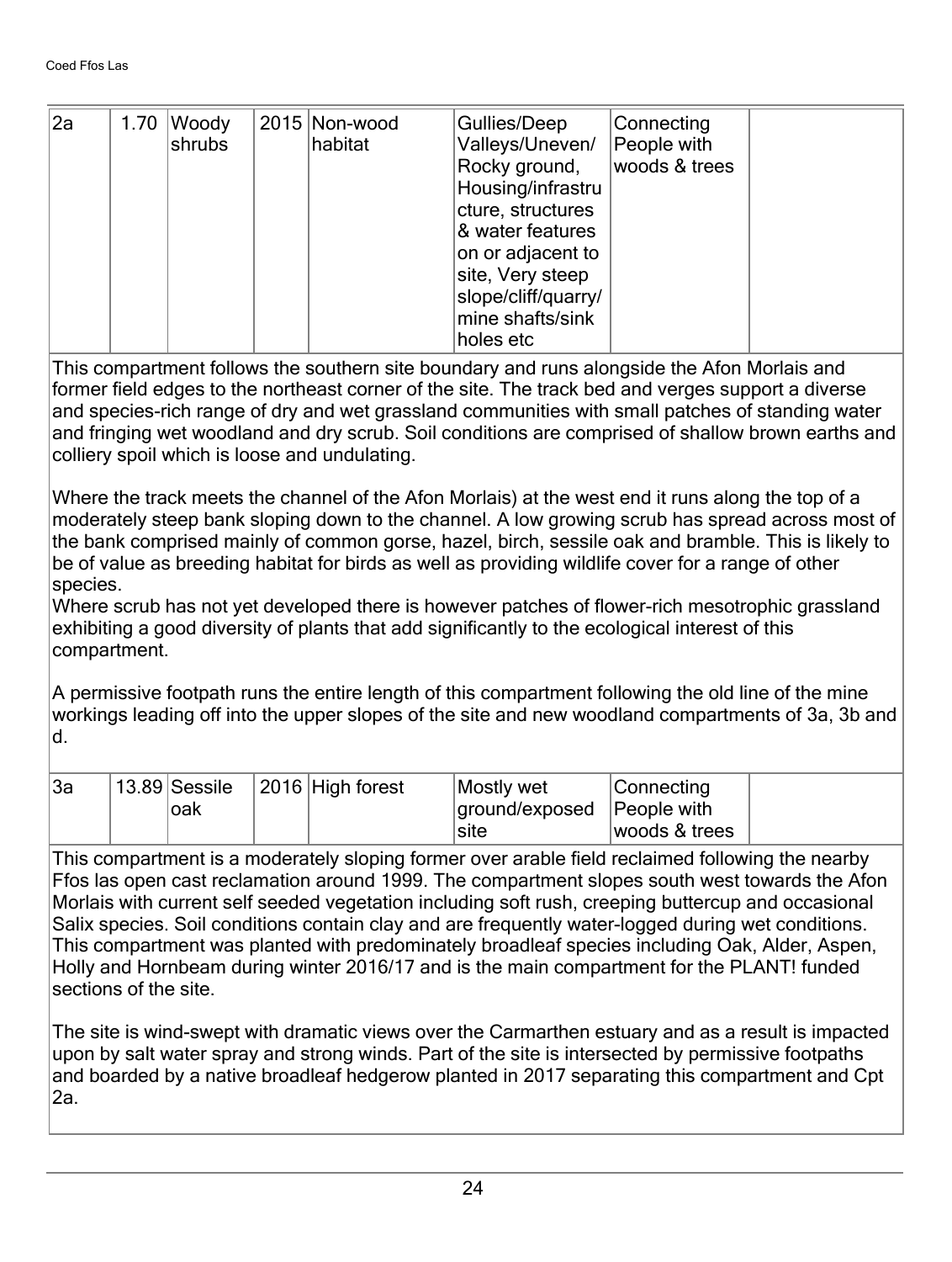| 3 <sub>b</sub>                                                                                                                                                                                                                                                                                                                                                                                                                                                                                                                                                                                                                          | 3.14                                                                                                                                                                                                                                                                                                                                                                                                                                                                                                                                                                                                                                                                                                                                                                                                                                                                                        | Sweet<br>chestnut               |  | 2017 Coppice               |                                                                                                                                                                                     | Connecting<br>People with<br>woods & trees |  |  |  |  |
|-----------------------------------------------------------------------------------------------------------------------------------------------------------------------------------------------------------------------------------------------------------------------------------------------------------------------------------------------------------------------------------------------------------------------------------------------------------------------------------------------------------------------------------------------------------------------------------------------------------------------------------------|---------------------------------------------------------------------------------------------------------------------------------------------------------------------------------------------------------------------------------------------------------------------------------------------------------------------------------------------------------------------------------------------------------------------------------------------------------------------------------------------------------------------------------------------------------------------------------------------------------------------------------------------------------------------------------------------------------------------------------------------------------------------------------------------------------------------------------------------------------------------------------------------|---------------------------------|--|----------------------------|-------------------------------------------------------------------------------------------------------------------------------------------------------------------------------------|--------------------------------------------|--|--|--|--|
| The compartment forms part of the most easterly boundary of the site, in a sheltered south westerly<br>aspect, with semi mature pole stage trees to the south and west. Formally arable fields, this<br>compartment was planted as a coppice during 2016 with high proportions of sweet chestnut, hazel<br>and alder surrounded by a native hedgerow along the eastern boundary with nearby agricultural<br>fields.                                                                                                                                                                                                                     |                                                                                                                                                                                                                                                                                                                                                                                                                                                                                                                                                                                                                                                                                                                                                                                                                                                                                             |                                 |  |                            |                                                                                                                                                                                     |                                            |  |  |  |  |
|                                                                                                                                                                                                                                                                                                                                                                                                                                                                                                                                                                                                                                         |                                                                                                                                                                                                                                                                                                                                                                                                                                                                                                                                                                                                                                                                                                                                                                                                                                                                                             |                                 |  |                            | Brown hare are a component of this part of the site and can be regularly seen.<br>The new permissive footpath transects part of this compartment leading from the village of Carway |                                            |  |  |  |  |
|                                                                                                                                                                                                                                                                                                                                                                                                                                                                                                                                                                                                                                         |                                                                                                                                                                                                                                                                                                                                                                                                                                                                                                                                                                                                                                                                                                                                                                                                                                                                                             | in a circular walk from Cpt 2a. |  |                            |                                                                                                                                                                                     |                                            |  |  |  |  |
| 3 <sub>c</sub>                                                                                                                                                                                                                                                                                                                                                                                                                                                                                                                                                                                                                          | 0.98                                                                                                                                                                                                                                                                                                                                                                                                                                                                                                                                                                                                                                                                                                                                                                                                                                                                                        | Sessile<br>oak                  |  | 2017 Wood<br>establishment |                                                                                                                                                                                     | Connecting<br>People with<br>woods & trees |  |  |  |  |
|                                                                                                                                                                                                                                                                                                                                                                                                                                                                                                                                                                                                                                         |                                                                                                                                                                                                                                                                                                                                                                                                                                                                                                                                                                                                                                                                                                                                                                                                                                                                                             |                                 |  |                            |                                                                                                                                                                                     |                                            |  |  |  |  |
| 3d                                                                                                                                                                                                                                                                                                                                                                                                                                                                                                                                                                                                                                      | Compartment 3c is fragmented into 2 areas along the northern boundary with College Farm.<br>Bordering an old hedgerow consisting of predominately Ash, these two small compartments were<br>planted in 2016 making up the majority of woodland type in this given area, to buffer the ancient<br>hedgerow and small isolated ancient woodland block along the northern boundary which has<br>interest by way of ancient woodland ground flora including bluebell and golden leaved saxifrage,<br>although not listed as such on the Ancient woodland Inventory 2011. The new woodland<br>compartments are bordered on 3 sides by open agricultural fields interconnected by a series of<br>existing and new hedgerows and will provide a 'copse' structure into the future with a mix of medium<br>to high canopy tree species planted along withy a higher component of shrub species mix. |                                 |  |                            |                                                                                                                                                                                     |                                            |  |  |  |  |
|                                                                                                                                                                                                                                                                                                                                                                                                                                                                                                                                                                                                                                         | 2.10                                                                                                                                                                                                                                                                                                                                                                                                                                                                                                                                                                                                                                                                                                                                                                                                                                                                                        | Ash                             |  | 1999 High forest           | <b>Diseases</b>                                                                                                                                                                     | Connecting<br>People with<br>woods & trees |  |  |  |  |
| This compartment consists of a narrow belt of planted native woodland (>15 yrs old) and separates<br>compartments 3a and 3b. The woodland is un-thinned and very dense, comprised of downy birch,<br>oak, grey/goat willow, wild cherry and larch as well as some other broadleaved non native species.<br>This compartment is continuous with wet woodland habitats to the south of the site a provides a<br>good feeding corridor for species such as bats as well as nesting opportunities for birds.<br>A permissive footpath transects part of this compartment to the south forming part of the circular<br>walk around the site. |                                                                                                                                                                                                                                                                                                                                                                                                                                                                                                                                                                                                                                                                                                                                                                                                                                                                                             |                                 |  |                            |                                                                                                                                                                                     |                                            |  |  |  |  |
| 3e                                                                                                                                                                                                                                                                                                                                                                                                                                                                                                                                                                                                                                      | 4.00                                                                                                                                                                                                                                                                                                                                                                                                                                                                                                                                                                                                                                                                                                                                                                                                                                                                                        | Hazel                           |  | 2017 Coppice               | Mostly wet<br>ground/exposed<br>site                                                                                                                                                | Connecting<br>People with<br>woods & trees |  |  |  |  |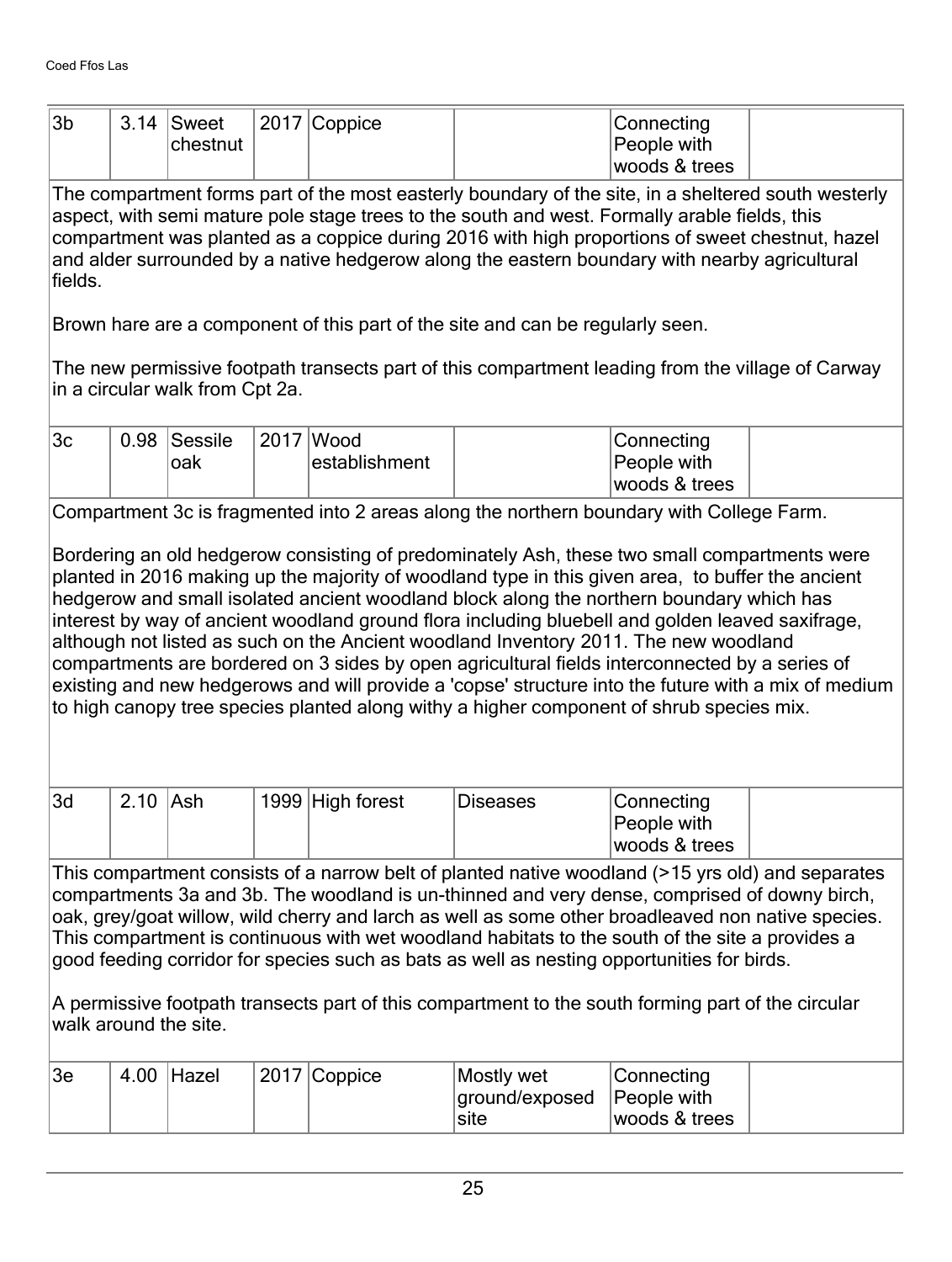North facing slope which adjoins the property boundary with College Farm. This compartment is bordered by planted hedgerows less than 20 years old which have a good presence of lichen interest. Hedges consist of predominantly thorn species and Ash species.

Compartment is wet at the lower slope towards the property boundary and has been allocated for the creation of a wetland feature by the way of a pond to alleviate soil erosion issues caused by flash flooding from surface water run off from surrounding fields. The remaining area will be planted to create a coppice area of hazel, alder and birch with Pendunculate Oak standards to provide a resource of small diameter timber for the future such as fencing stakes and firewood bundles.

| 14a | $10.50$ Crab |              | 2014 Wood pasture | Management            | Connecting    |
|-----|--------------|--------------|-------------------|-----------------------|---------------|
|     |              | <i>apple</i> |                   | factors (eg           | People with   |
|     |              |              |                   | $ grazing etc\rangle$ | woods & trees |

This compartment is made up of a small field system with planted hedgerows around 15 years old combined with newly planted field boundaries in 2016. These sub-divided fields are located around a former farming residence which no longer exists. Most of the upper ground at the eastern end exhibit variable grass cover and often cover is low. In some areas such as in parts cultivated oats are growing amongst other grasses and herbs indicating past arable activities. The flora here shows more affinity with 'open ground' communities characteristic of post-arable vegetation, or situations with frequent inundation or intermittent standing water.

New hedges have been planted in 2017 to replace open gaps in hedges and re-connect others to enhance overall biodiversity of the compartment and fruit trees are to be planted in field adjoining cpt 3e to re-create a former orchard which was likely on site before the open cast mining activities. This area will be a grazed orchard combined with tree enriched fields adjacent.

This compartment can be accessed from the eastern track and on foot from lower sections of the site.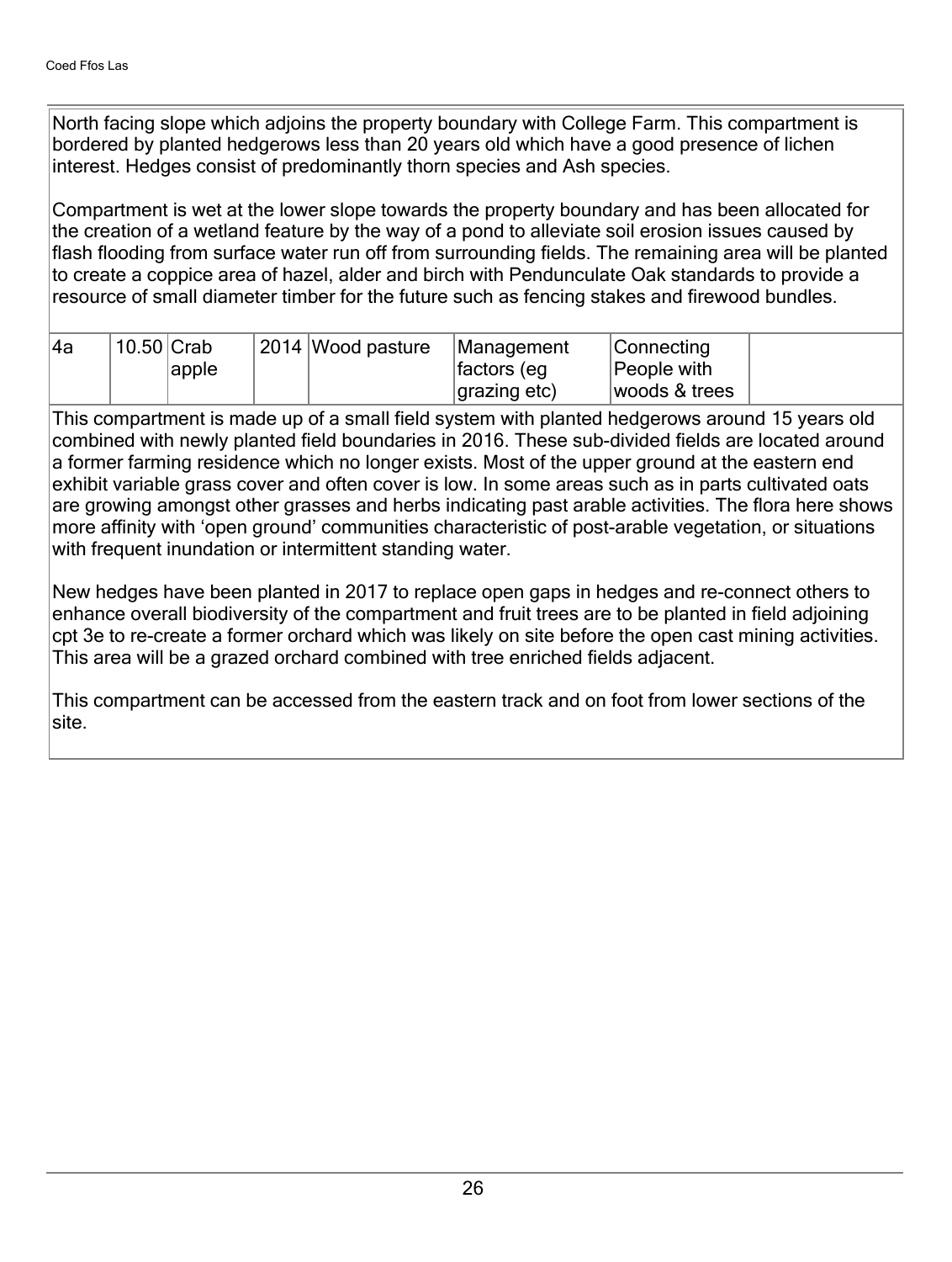# **GLOSSARY**

#### Ancient Woodland

Ancient woods are defined as those where there has been continuous woodland cover since at least 1600 AD. In Scotland ancient woods are defined strictly as sites shown as semi-natural woodland on the 'Roy' maps (a military survey carried out in 1750 AD, which is the best source of historical map evidence) and as woodland all subsequent maps. However, they have been combined with long-established woods of semi-natural origin (originating from between 1750 and 1860) into a single category of Ancient Semi-Natural Woodland to take account of uncertainties in their identification. Ancient woods include Ancient Semi-Natural Woodland and plantations on Ancient Woodland Sites (see below). May support many species that are only found in ancient woodland.

#### Ancient Semi - Natural Woodland

Stands in ancient woods defined as those consisting predominantly of native trees and shrubs that have not obviously been planted, which have arisen from natural regeneration or coppice regrowth.

#### Ancient Woodland Site

Stands in ancient woods that have been converted to plantations, of coniferous, broadleaved or mixed species, usually for timber production, including plantations of native species planted so closely together that any semi-natural elements of the understorey have been suppressed.

#### Beating Up

Replacing any newly planted trees that have died in the first few years after planting.

#### **Broadleaf**

A tree having broad leaves (such as oak) rather than needles found on conifers (such as Scots pine).

#### **Canopy**

The uppermost layer of vegetation in a woodland, or the upper foliage and branches of an individual tree.

#### Clearfell

Felling of all trees within a defined area.

#### **Compartment**

Permanent management division of a woodland, usually defined on site by permanent features such as roads. See Sub-compartments.

#### **Conifer**

A tree having needles, rather than broadleaves, and typically bearing cones.

#### Continuous Cover forestry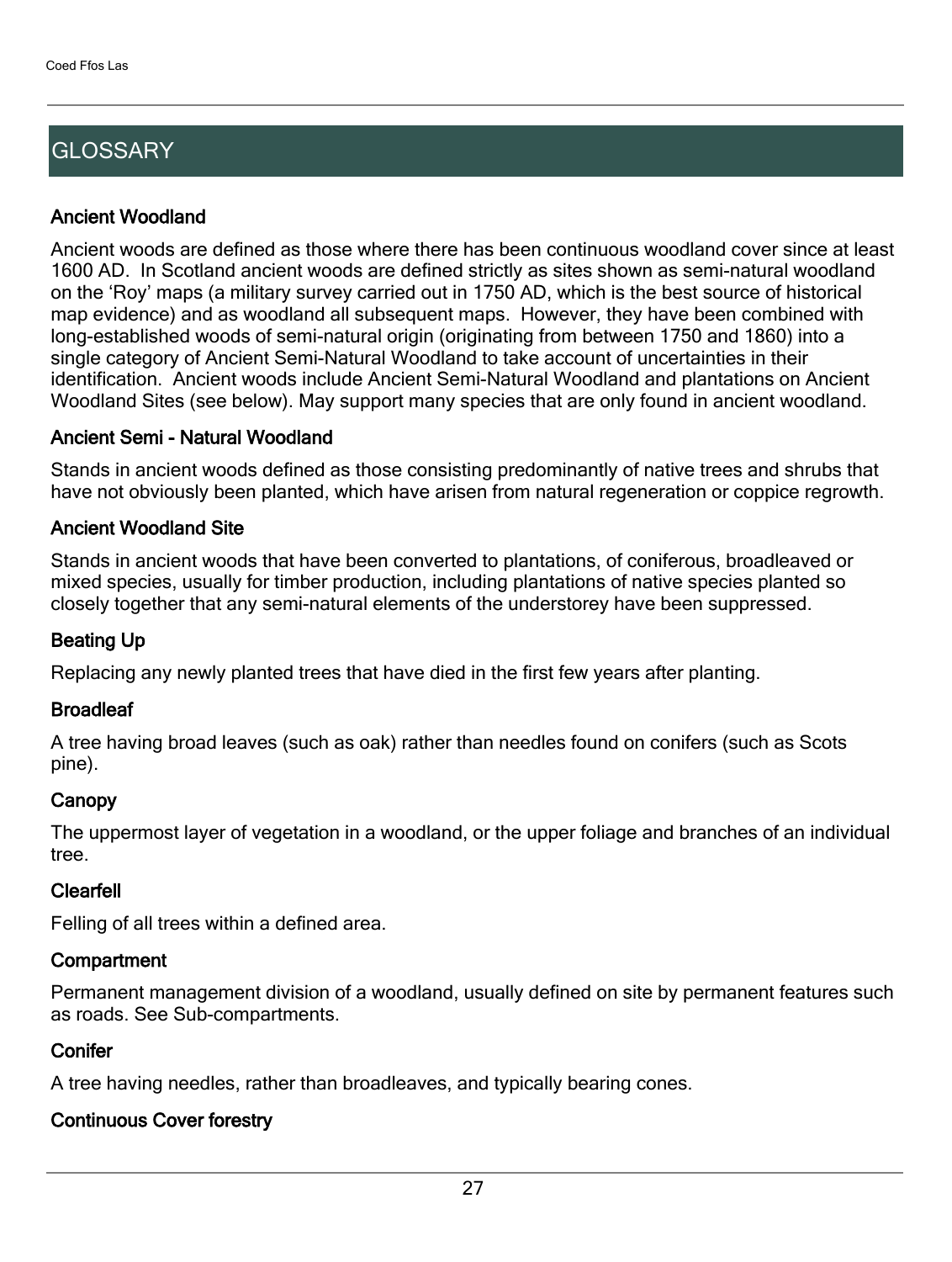A term used for managing woods to ensure that there are groups or individual trees of different ages scattered over the whole wood and that some mature tree cover is always maintained. Management is by repeated thinning and no large areas are ever completely felled all at once.

#### **Coppice**

Trees which are cut back to ground levels at regular intervals (3-25 years).

#### Exotic (non-native) Species

Species originating from other countries (or other parts of the UK) that have been introduced by humans, deliberately or accidentally.

#### Field Layer

Layer of small, non-woody herbaceous plants such as bluebells.

#### Group Fell

The felling of a small group of trees, often to promote natural regeneration or allow planting.

#### Long Term Retention

Discrete groups of trees (or in some cases single trees) that are retained significantly past their economic felling age. Operations may still be carried out within them and thinning is often necessary to maintain stability.

#### Minimum Intervention

Areas where no operations (such as thinning) will take place other than to protect public safety or possibly to control invasive exotic species.

#### Mixed Woodland

Woodland made up of broadleaved and coniferous trees.

#### National vegetation classification (NVC)

A classification scheme that allows an area of vegetation to be assigned to the standardised type that best matches the combination of plant species that it contains. All woodlands in the UK can be described as being one of 18 main woodland types (W1 - W18), which principally reflect soil and climatic conditions. For example, Upland Oakwoods are type W11, and normally occur on well drained infertile soils in the cooler and wetter north and west of Britain. Each main type can be subdivided into numerous subtypes. Most real woods contain more than one type or sub-type and inevitably some woods are intermediate in character and can't be properly described by any sub type.

#### Native Species

Species that arrived in Britain without human assistance.

#### Natural Regeneration

Naturally grown trees from seeds falling from mature trees. Also regeneration from coppicing and suckering.